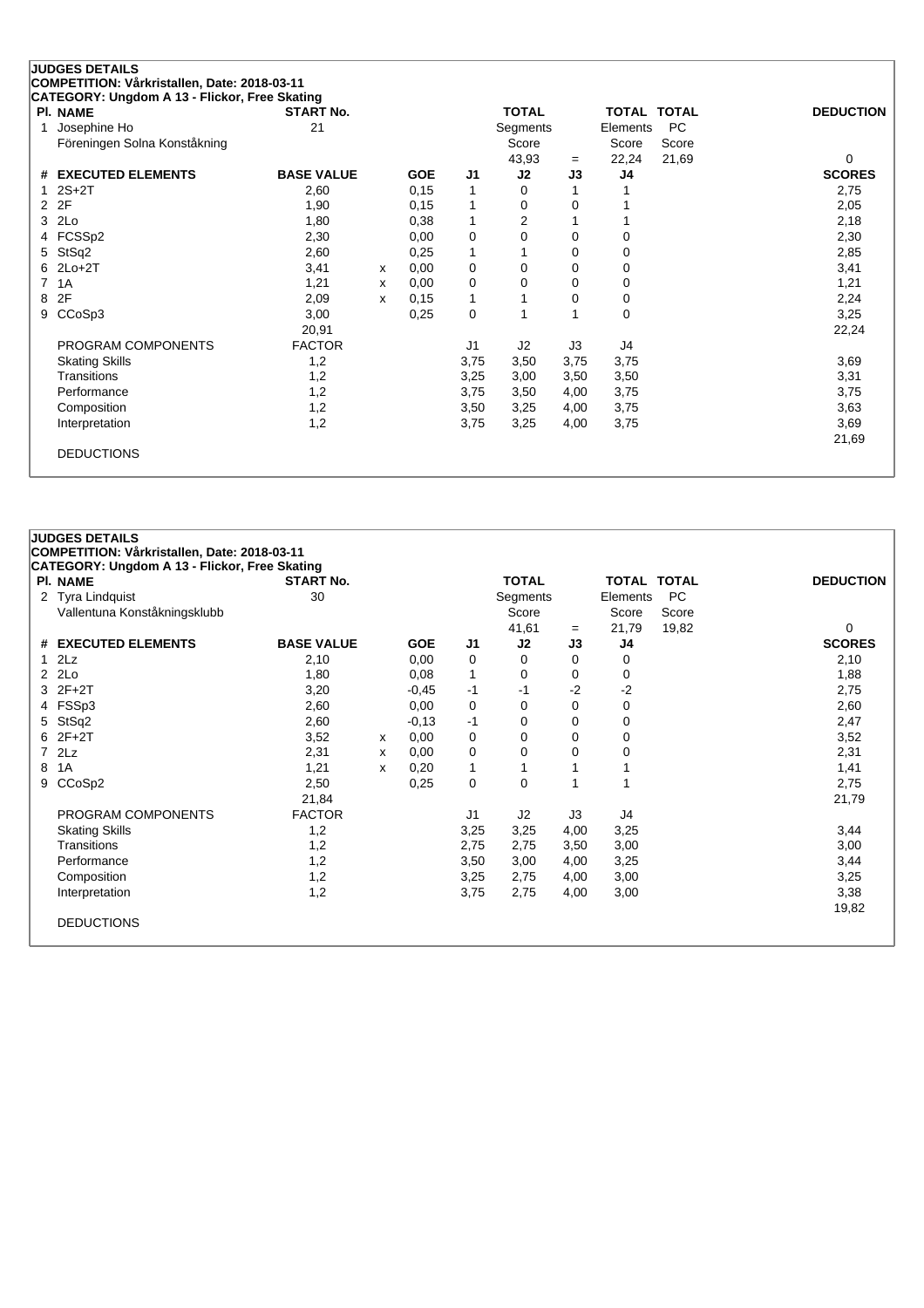|   | <b>JUDGES DETAILS</b>                         |                   |   |            |                |              |          |                    |           |                  |
|---|-----------------------------------------------|-------------------|---|------------|----------------|--------------|----------|--------------------|-----------|------------------|
|   | COMPETITION: Vårkristallen, Date: 2018-03-11  |                   |   |            |                |              |          |                    |           |                  |
|   | CATEGORY: Ungdom A 13 - Flickor, Free Skating |                   |   |            |                |              |          |                    |           |                  |
|   | PI. NAME                                      | <b>START No.</b>  |   |            |                | <b>TOTAL</b> |          | <b>TOTAL TOTAL</b> |           | <b>DEDUCTION</b> |
| 3 | Elin Hultman                                  | 29                |   |            |                | Segments     |          | Elements           | <b>PC</b> |                  |
|   | Konståkarna Borås                             |                   |   |            |                | Score        |          | Score              | Score     |                  |
|   |                                               |                   |   |            |                | 40,71        | $=$      | 21,95              | 18,76     | 0                |
| # | <b>EXECUTED ELEMENTS</b>                      | <b>BASE VALUE</b> |   | <b>GOE</b> | J1             | J2           | J3       | J4                 |           | <b>SCORES</b>    |
|   | 2Lz                                           | 2,10              |   | $-0,90$    | $-3$           | $-3$         | $-3$     | $-3$               |           | 1,20             |
|   | $2F+2T$                                       | 3,20              |   | $-0.30$    | $-1$           | -1           | $-1$     | -1                 |           | 2,90             |
|   | CCoSp4                                        | 3,50              |   | 0,25       | 1              | $\Omega$     |          | 0                  |           | 3,75             |
| 4 | StSq2                                         | 2,60              |   | 0,13       | 0              | 0            |          | 0                  |           | 2,73             |
| 5 | FSSp4                                         | 3,00              |   | 0,13       | 1              | 0            | 0        | 0                  |           | 3,13             |
| 6 | 1A                                            | 1,21              | X | 0,00       | 0              | 0            | 0        | 0                  |           | 1,21             |
| 7 | 2Lz                                           | 2,31              | x | 0,08       | 1              | 0            | 0        | 0                  |           | 2,39             |
| 8 | 2Lo+1A+SEQ                                    | 2,55              | x | 0,00       | 0              | $\Omega$     | $\Omega$ | 0                  |           | 2,55             |
| 9 | 2F                                            | 2,09              | x | 0,00       | 0              | $\Omega$     | $\Omega$ | $\mathbf 0$        |           | 2,09             |
|   |                                               | 22,56             |   |            |                |              |          |                    |           | 21,95            |
|   | PROGRAM COMPONENTS                            | <b>FACTOR</b>     |   |            | J <sub>1</sub> | J2           | J3       | J4                 |           |                  |
|   | <b>Skating Skills</b>                         | 1,2               |   |            | 3,50           | 3,00         | 3,75     | 3,25               |           | 3,38             |
|   | Transitions                                   | 1,2               |   |            | 2,75           | 2,75         | 3,50     | 3,00               |           | 3,00             |
|   | Performance                                   | 1,2               |   |            | 3,00           | 3,00         | 3,75     | 3,00               |           | 3,19             |
|   | Composition                                   | 1,2               |   |            | 2,75           | 2,75         | 3,50     | 3,00               |           | 3,00             |
|   | Interpretation                                | 1,2               |   |            | 2,75           | 2,75         | 3,75     | 3,00               |           | 3,06             |
|   |                                               |                   |   |            |                |              |          |                    |           | 18,76            |
|   | <b>DEDUCTIONS</b>                             |                   |   |            |                |              |          |                    |           |                  |
|   |                                               |                   |   |            |                |              |          |                    |           |                  |

|   | <b>JUDGES DETAILS</b>                         |                   |   |            |              |              |      |             |       |                  |
|---|-----------------------------------------------|-------------------|---|------------|--------------|--------------|------|-------------|-------|------------------|
|   | COMPETITION: Vårkristallen, Date: 2018-03-11  |                   |   |            |              |              |      |             |       |                  |
|   | CATEGORY: Ungdom A 13 - Flickor, Free Skating |                   |   |            |              |              |      |             |       |                  |
|   | PI. NAME                                      | <b>START No.</b>  |   |            |              | <b>TOTAL</b> |      | TOTAL TOTAL |       | <b>DEDUCTION</b> |
|   | 4 Elna Thanasinaris                           | 25                |   |            |              | Segments     |      | Elements    | PC    |                  |
|   | Göteborgs Isdansklubb                         |                   |   |            |              | Score        |      | Score       | Score |                  |
|   |                                               |                   |   |            |              | 40,47        | $=$  | 20,74       | 19,73 | 0                |
|   | # EXECUTED ELEMENTS                           | <b>BASE VALUE</b> |   | <b>GOE</b> | J1           | J2           | J3   | J4          |       | <b>SCORES</b>    |
|   | 12F                                           | 1,90              |   | $-0,15$    | $-1$         | 0            | 0    | -1          |       | 1,75             |
|   | $2$ $2$ $Lo+2T$                               | 3,10              |   | 0,08       | 1            | 0            | 0    | 0           |       | 3,18             |
|   | $3$ $2Lz$                                     | 2,10              |   | $-0,68$    | $-3$         | $-2$         | $-2$ | $-2$        |       | 1,42             |
|   | 4 CCoSp4                                      | 3,50              |   | 0,50       | $\mathbf{1}$ | 1            |      |             |       | 4,00             |
|   | 5 1A                                          | 1,10              |   | 0,20       | 1            | 1            |      |             |       | 1,30             |
| 6 | <b>2S</b>                                     | 1,43              | x | 0,20       | 1            | 2            | 0    |             |       | 1,63             |
|   | 7 FCSp2                                       | 2,30              |   | $-0,23$    | -1           | $-1$         | 0    | -1          |       | 2,07             |
|   | 8 2S+2T                                       | 2,86              | x | $-0,20$    | $-1$         | $-1$         | $-1$ | -1          |       | 2,66             |
|   | 9 StSq2                                       | 2,60              |   | 0,13       | $\mathbf{1}$ | 0            | 0    | $\mathbf 0$ |       | 2,73             |
|   |                                               | 20,89             |   |            |              |              |      |             |       | 20,74            |
|   | PROGRAM COMPONENTS                            | <b>FACTOR</b>     |   |            | J1           | J2           | J3   | J4          |       |                  |
|   | <b>Skating Skills</b>                         | 1,2               |   |            | 3,75         | 3,50         | 3,75 | 3,25        |       | 3,56             |
|   | Transitions                                   | 1,2               |   |            | 3,25         | 3,25         | 3,50 | 3,00        |       | 3,25             |
|   | Performance                                   | 1,2               |   |            | 3,50         | 3,00         | 3,50 | 3,00        |       | 3,25             |
|   | Composition                                   | 1,2               |   |            | 3,50         | 3,00         | 3,25 | 3,00        |       | 3,19             |
|   | Interpretation                                | 1,2               |   |            | 3,50         | 2,75         | 3,50 | 3,00        |       | 3,19             |
|   |                                               |                   |   |            |              |              |      |             |       | 19,73            |
|   | <b>DEDUCTIONS</b>                             |                   |   |            |              |              |      |             |       |                  |
|   |                                               |                   |   |            |              |              |      |             |       |                  |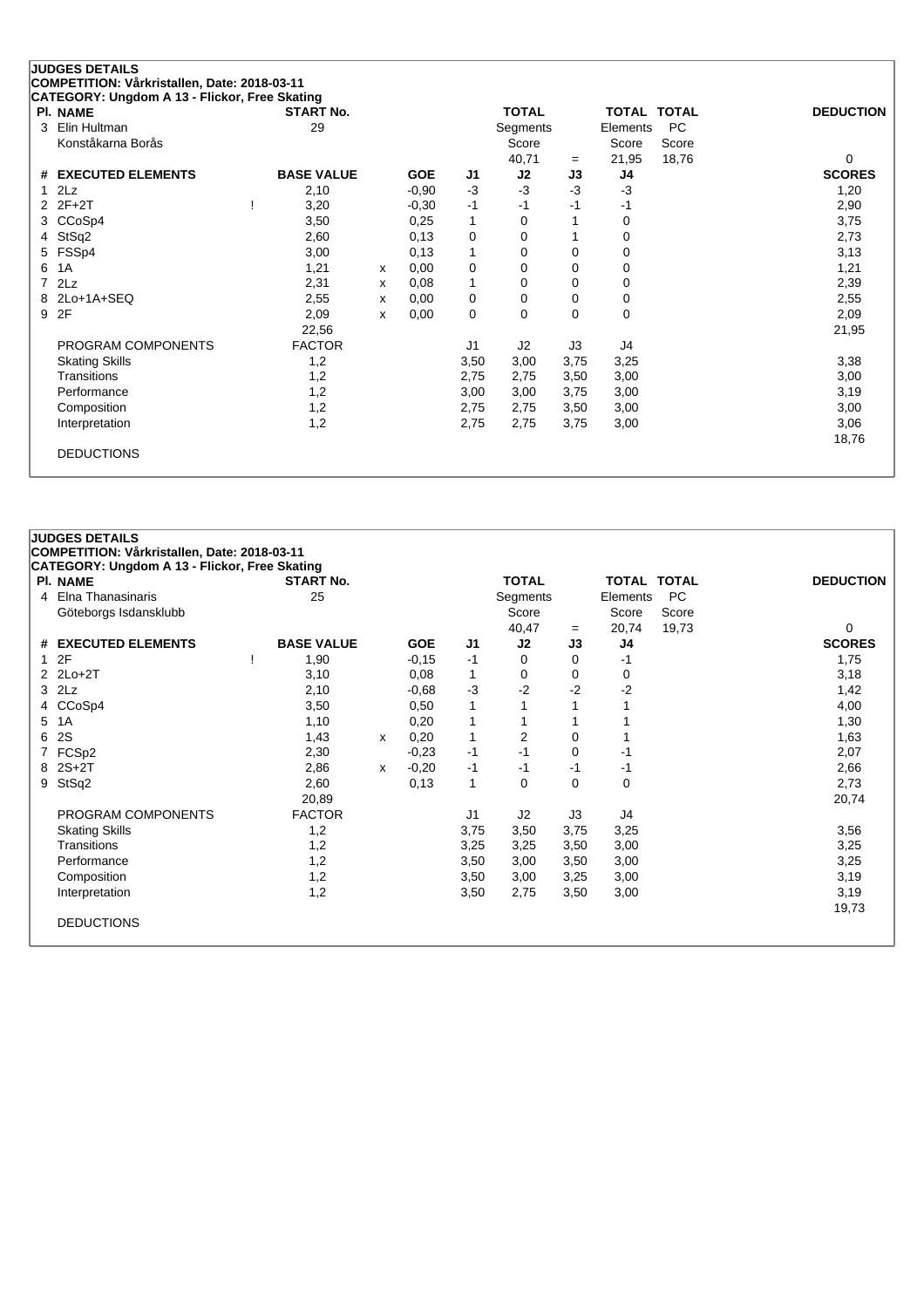| <b>JUDGES DETAILS</b>                         |                          |                   |   |            |              |              |          |                    |           |                  |
|-----------------------------------------------|--------------------------|-------------------|---|------------|--------------|--------------|----------|--------------------|-----------|------------------|
| COMPETITION: Vårkristallen, Date: 2018-03-11  |                          |                   |   |            |              |              |          |                    |           |                  |
| CATEGORY: Ungdom A 13 - Flickor, Free Skating |                          |                   |   |            |              |              |          |                    |           |                  |
| PI. NAME                                      |                          | <b>START No.</b>  |   |            |              | <b>TOTAL</b> |          | <b>TOTAL TOTAL</b> |           | <b>DEDUCTION</b> |
| Angelika Grismanova<br>5                      |                          | 24                |   |            |              | Segments     |          | Elements           | <b>PC</b> |                  |
| Strömstad Tanums Konståkningsklubb            |                          |                   |   |            |              | Score        |          | Score              | Score     |                  |
|                                               |                          |                   |   |            |              | 39,57        | $=$      | 19,59              | 19,98     | 0                |
| <b>EXECUTED ELEMENTS</b><br>#                 |                          | <b>BASE VALUE</b> |   | <b>GOE</b> | J1           | J2           | J3       | J4                 |           | <b>SCORES</b>    |
| 2Lz<                                          | $\prec$                  | 1,50              |   | $-0,38$    | $-2$         | $-1$         | $-1$     | -1                 |           | 1,12             |
| 2S<br>2                                       |                          | 1,30              |   | 0,00       | 0            | 0            | $\Omega$ | 0                  |           | 1,30             |
| StSq2<br>3                                    |                          | 2,60              |   | 0,25       | 1            | 0            | 0        |                    |           | 2,85             |
| CCoSp4<br>4                                   |                          | 3,50              |   | 0,25       | 0            | 0            |          |                    |           | 3,75             |
| 2F<<br>5                                      | $\,<\,$                  | 1,54              | X | $-0,38$    | $-2$         | $-1$         | -1       | -1                 |           | 1,16             |
| $2S+2Lo<$                                     | $\,<\,$                  | 2,86              | x | $-0,45$    | $-2$         | $-1$         | $-1$     | $-2$               |           | 2,41             |
| $2Lo+2T<$                                     | $\overline{\phantom{a}}$ | 2,97              | х | $-0,38$    | $-2$         | $-1$         | -1       | -1                 |           | 2,59             |
| 1A<br>8                                       |                          | 1,21              | X | 0,15       | $\mathbf{1}$ |              |          | 0                  |           | 1,36             |
| FSSp4<br>9                                    |                          | 3,00              |   | 0,05       | 0            | $-1$         |          | $\mathbf 0$        |           | 3,05             |
|                                               |                          | 20,48             |   |            |              |              |          |                    |           | 19,59            |
| PROGRAM COMPONENTS                            |                          | <b>FACTOR</b>     |   |            | J1           | J2           | J3       | J4                 |           |                  |
| <b>Skating Skills</b>                         |                          | 1,2               |   |            | 3,00         | 2,75         | 3,50     | 3,25               |           | 3,13             |
| Transitions                                   |                          | 1,2               |   |            | 2,50         | 2,75         | 3,50     | 3,25               |           | 3,00             |
| Performance                                   |                          | 1,2               |   |            | 3,25         | 3,00         | 3,75     | 3,75               |           | 3,44             |
| Composition                                   |                          | 1,2               |   |            | 3,00         | 3,25         | 3,75     | 3,75               |           | 3,44             |
| Interpretation                                |                          | 1,2               |   |            | 3,50         | 3,25         | 4,00     | 3,75               |           | 3,63             |
|                                               |                          |                   |   |            |              |              |          |                    |           | 19,98            |
| <b>DEDUCTIONS</b>                             |                          |                   |   |            |              |              |          |                    |           |                  |
|                                               |                          |                   |   |            |              |              |          |                    |           |                  |

|   | <b>JUDGES DETAILS</b>                         |                   |   |            |             |              |      |                    |           |                  |
|---|-----------------------------------------------|-------------------|---|------------|-------------|--------------|------|--------------------|-----------|------------------|
|   | COMPETITION: Vårkristallen, Date: 2018-03-11  |                   |   |            |             |              |      |                    |           |                  |
|   | CATEGORY: Ungdom A 13 - Flickor, Free Skating |                   |   |            |             |              |      |                    |           |                  |
|   | PI. NAME                                      | <b>START No.</b>  |   |            |             | <b>TOTAL</b> |      | <b>TOTAL TOTAL</b> |           | <b>DEDUCTION</b> |
| 6 | Wilda Mixe                                    | 28                |   |            |             | Segments     |      | Elements           | <b>PC</b> |                  |
|   | Isdala Konståkningsklubb                      |                   |   |            |             | Score        |      | Score              | Score     |                  |
|   |                                               |                   |   |            |             | 38,98        | $=$  | 18,70              | 20,28     | 0                |
|   | # EXECUTED ELEMENTS                           | <b>BASE VALUE</b> |   | <b>GOE</b> | J1          | J2           | J3   | J4                 |           | <b>SCORES</b>    |
|   | $1 \t1A$                                      | 1,10              |   | 0,15       | 0           |              |      |                    |           | 1,25             |
|   | $2$ $2S+2T$                                   | 2,60              |   | $-0.05$    | $-1$        | 0            | 0    | 0                  |           | 2,55             |
|   | 3 2Lo                                         | 1,80              |   | 0,00       | 0           | 0            | 0    | 0                  |           | 1,80             |
|   | 4 FSSp2                                       | 2,30              |   | 0,00       | 0           | 0            | 0    | 0                  |           | 2,30             |
|   | 5 2Lo                                         | 1,80              |   | $-0,30$    | $-1$        | $-1$         | -1   | -1                 |           | 1,50             |
|   | 6 2S                                          | 1,43              | x | 0,00       | 0           | 0            | 0    | $\Omega$           |           | 1,43             |
|   | $7.1A+2T$                                     | 2,64              | X | 0,05       | $\mathbf 0$ | 1            | 0    | 0                  |           | 2,69             |
|   | 8 StSq1                                       | 1,80              |   | 0,38       | 0           | 1            |      |                    |           | 2,18             |
|   | 9 CCoSp3                                      | 3,00              |   | 0,00       | 0           | 0            | 0    | 0                  |           | 3,00             |
|   |                                               | 18,47             |   |            |             |              |      |                    |           | 18,70            |
|   | PROGRAM COMPONENTS                            | <b>FACTOR</b>     |   |            | J1          | J2           | J3   | J4                 |           |                  |
|   | <b>Skating Skills</b>                         | 1,2               |   |            | 3,25        | 3,50         | 3,75 | 3,75               |           | 3,56             |
|   | Transitions                                   | 1,2               |   |            | 2,75        | 3,25         | 3,75 | 3,75               |           | 3,38             |
|   | Performance                                   | 1,2               |   |            | 3,00        | 3,50         | 3,25 | 3,75               |           | 3,38             |
|   | Composition                                   | 1,2               |   |            | 3,00        | 3,25         | 3,00 | 3,50               |           | 3,19             |
|   | Interpretation                                | 1,2               |   |            | 3,25        | 3,50         | 3,00 | 3,75               |           | 3,38             |
|   |                                               |                   |   |            |             |              |      |                    |           | 20,28            |
|   | <b>DEDUCTIONS</b>                             |                   |   |            |             |              |      |                    |           |                  |
|   |                                               |                   |   |            |             |              |      |                    |           |                  |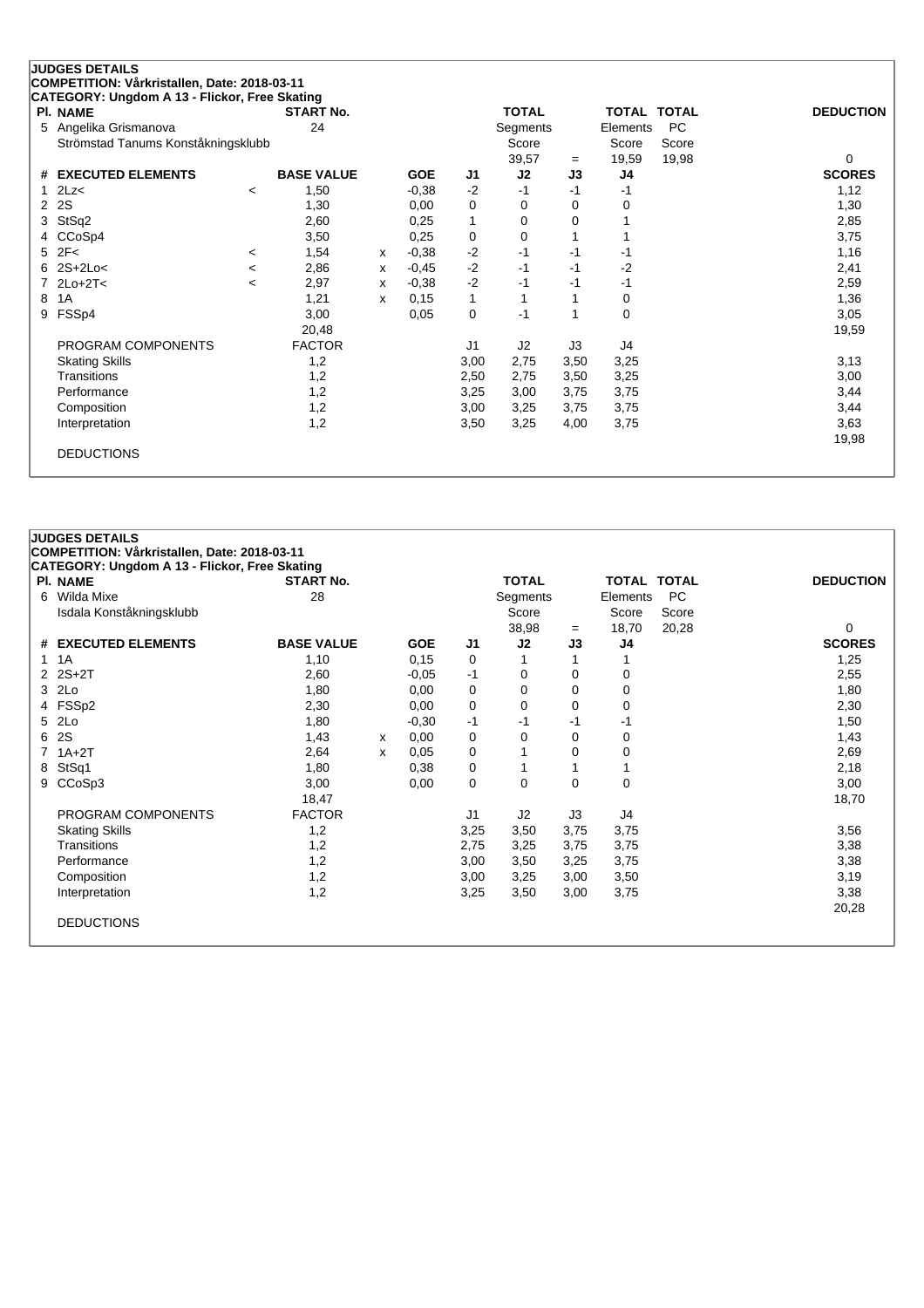| PI. NAME                      | <b>START No.</b>  |   |            |                | <b>TOTAL</b> |           | TOTAL TOTAL |           | <b>DEDUCTION</b>   |
|-------------------------------|-------------------|---|------------|----------------|--------------|-----------|-------------|-----------|--------------------|
| Norah Edström<br>7            | 15                |   |            |                | Segments     |           | Elements    | <b>PC</b> |                    |
| Föreningen Solna Konståkning  |                   |   |            |                | Score        |           | Score       | Score     |                    |
| <b>EXECUTED ELEMENTS</b><br># | <b>BASE VALUE</b> |   | <b>GOE</b> | J <sub>1</sub> | 38,62<br>J2  | $=$<br>J3 | 20,09<br>J4 | 18,53     | 0<br><b>SCORES</b> |
|                               |                   |   |            |                |              |           |             |           |                    |
| CCoSp2                        | 2,50              |   | 0,13       | 1              | 0            | 0         | 0           |           | 2,63               |
| 2F<br>2                       | 1,90              |   | 0,00       | 0              | 0            | 0         | 0           |           | 1,90               |
| $2S+2T$<br>3                  | 2,60              |   | 0,00       | 0              | 0            | 0         | 0           |           | 2,60               |
| StSq1<br>4                    | 1,80              |   | 0,25       | 0              | $\Omega$     |           |             |           | 2,05               |
| $2Lo+2T$<br>5.                | 3,41              | x | 0,00       | 0              | 0            | 0         | 0           |           | 3,41               |
| 1A<br>6                       | 1,21              | х | 0,10       | 1              |              | 0         | 0           |           | 1,31               |
| 2Lo<br>7                      | 1,98              | x | 0,00       | 0              | 0            | 0         | 0           |           | 1,98               |
| 2S<br>8                       | 1,43              | x | 0,10       | 1              | 0            | 0         |             |           | 1,53               |
| FCSSp2<br>9                   | 2,30              |   | 0,38       | 1              |              |           | $\mathbf 0$ |           | 2,68               |
|                               | 19,13             |   |            |                |              |           |             |           | 20,09              |
| PROGRAM COMPONENTS            | <b>FACTOR</b>     |   |            | J <sub>1</sub> | J2           | J3        | J4          |           |                    |
| <b>Skating Skills</b>         | 1,2               |   |            | 3,00           | 3,00         | 3,50      | 3,25        |           | 3,19               |
| Transitions                   | 1,2               |   |            | 2,50           | 2,75         | 3,25      | 3,00        |           | 2,88               |
| Performance                   | 1,2               |   |            | 3,00           | 3,00         | 3,50      | 3,50        |           | 3,25               |
| Composition                   | 1,2               |   |            | 2,75           | 2,75         | 3,25      | 3,50        |           | 3,06               |
| Interpretation                | 1,2               |   |            | 2,75           | 2,75         | 3,50      | 3,25        |           | 3,06               |
|                               |                   |   |            |                |              |           |             |           | 18,53              |

|              | <b>JUDGES DETAILS</b>                         |                   |   |            |                |              |      |                    |           |                  |
|--------------|-----------------------------------------------|-------------------|---|------------|----------------|--------------|------|--------------------|-----------|------------------|
|              | COMPETITION: Vårkristallen, Date: 2018-03-11  |                   |   |            |                |              |      |                    |           |                  |
|              | CATEGORY: Ungdom A 13 - Flickor, Free Skating |                   |   |            |                |              |      |                    |           |                  |
|              | PI. NAME                                      | <b>START No.</b>  |   |            |                | <b>TOTAL</b> |      | <b>TOTAL TOTAL</b> |           | <b>DEDUCTION</b> |
| 8            | Claire Zhang                                  | 12                |   |            |                | Segments     |      | Elements           | <b>PC</b> |                  |
|              | Viggbyholms Idrottsklubb                      |                   |   |            |                | Score        |      | Score              | Score     |                  |
|              |                                               |                   |   |            |                | 38,29        | $=$  | 20,80              | 17,49     | 0                |
|              | # EXECUTED ELEMENTS                           | <b>BASE VALUE</b> |   | <b>GOE</b> | J1             | J2           | J3   | J4                 |           | <b>SCORES</b>    |
| $\mathbf{1}$ | 2F                                            | 1,90              |   | 0,00       | 0              | $\Omega$     | 0    | 0                  |           | 1,90             |
| 2            | 2F                                            | 1,90              |   | 0,00       | 0              | 0            | 0    | 0                  |           | 1,90             |
|              | $3$ $2S+2T$                                   | 2,60              |   | $-0,05$    | 0              | -1           | 0    | 0                  |           | 2,55             |
|              | 4 FCSp2                                       | 2,30              |   | 0.05       | -1             | 0            | 0    |                    |           | 2,35             |
| 5            | StSq1                                         | 1,80              |   | 0,13       | 0              | 0            |      | 0                  |           | 1,93             |
|              | 62Lz                                          | 2,31              | x | 0,00       | 0              | 0            | 0    | 0                  |           | 2,31             |
|              | 7 2Lo+1A+SEQ                                  | 2,55              | х | 0,00       | $\mathbf 0$    | 0            | 0    | 0                  |           | 2,55             |
|              | 8 2Lo                                         | 1,98              | x | 0,08       | 1              | 0            | 0    | 0                  |           | 2,06             |
| 9            | CCoSp3                                        | 3,00              |   | 0,25       | $\mathbf 0$    | 0            |      | 1                  |           | 3,25             |
|              |                                               | 20,34             |   |            |                |              |      |                    |           | 20,80            |
|              | PROGRAM COMPONENTS                            | <b>FACTOR</b>     |   |            | J <sub>1</sub> | J2           | J3   | J4                 |           |                  |
|              | <b>Skating Skills</b>                         | 1,2               |   |            | 2,75           | 2,75         | 3,25 | 3,25               |           | 3,00             |
|              | <b>Transitions</b>                            | 1,2               |   |            | 2,25           | 2,50         | 3,25 | 3,00               |           | 2,75             |
|              | Performance                                   | 1,2               |   |            | 2,75           | 2,75         | 3,50 | 3,25               |           | 3,06             |
|              | Composition                                   | 1,2               |   |            | 2,50           | 2,50         | 3,25 | 3,25               |           | 2,88             |
|              | Interpretation                                | 1,2               |   |            | 2,50           | 2,75         | 3,25 | 3,00               |           | 2,88             |
|              |                                               |                   |   |            |                |              |      |                    |           | 17,49            |
|              | <b>DEDUCTIONS</b>                             |                   |   |            |                |              |      |                    |           |                  |
|              |                                               |                   |   |            |                |              |      |                    |           |                  |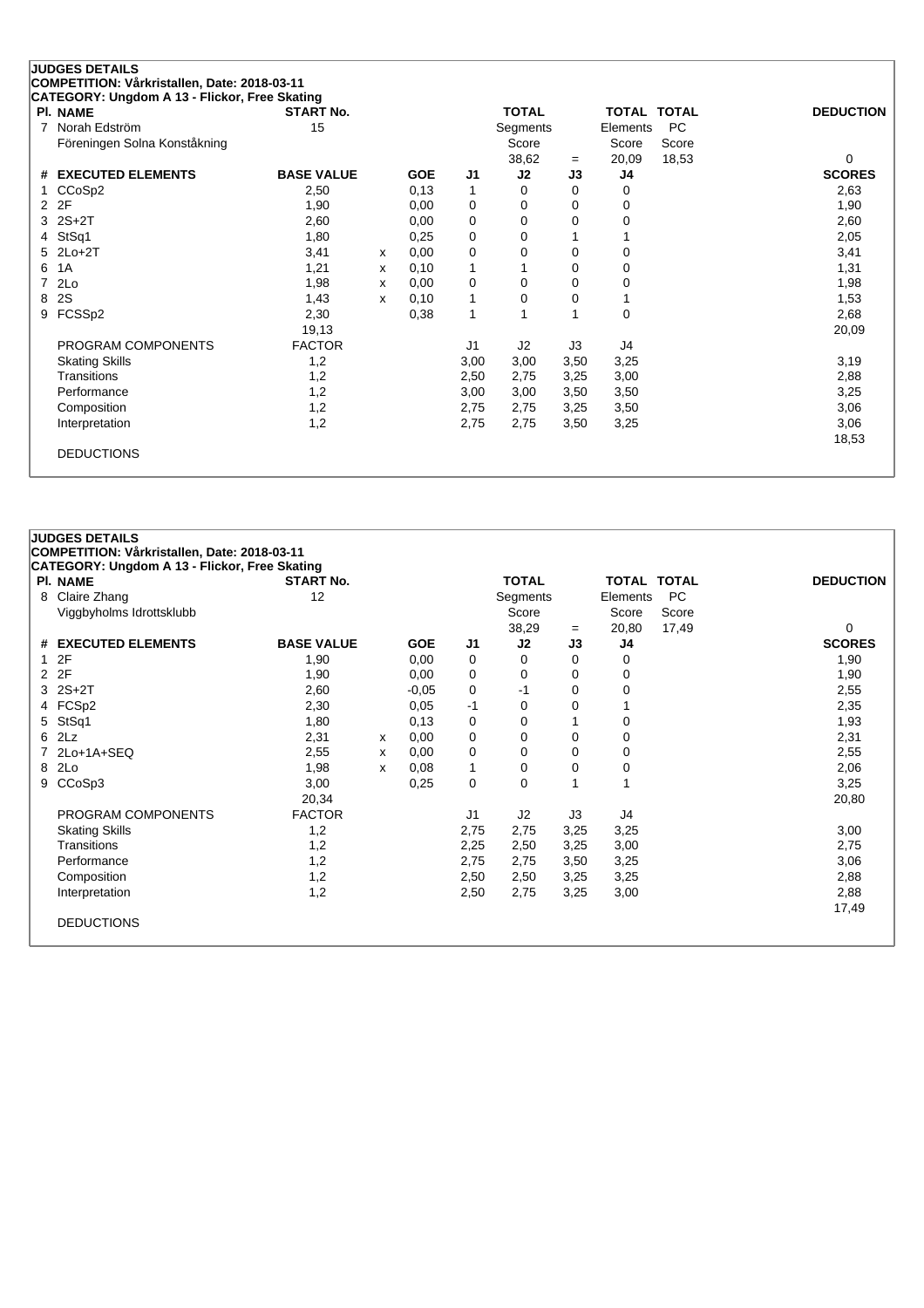| PI. NAME                      | CATEGORY: Ungdom A 13 - Flickor, Free Skating | <b>START No.</b>  |   |            |                | <b>TOTAL</b> |          |          | TOTAL TOTAL | <b>DEDUCTION</b> |
|-------------------------------|-----------------------------------------------|-------------------|---|------------|----------------|--------------|----------|----------|-------------|------------------|
| Felicia Jansson<br>9          |                                               | 22                |   |            |                | Segments     |          | Elements | <b>PC</b>   |                  |
| Borås Konståkningsklubb       |                                               |                   |   |            |                | Score        |          | Score    | Score       |                  |
|                               |                                               |                   |   |            |                | 37,66        | $=$      | 19,41    | 18,25       | 0                |
| <b>EXECUTED ELEMENTS</b><br># |                                               | <b>BASE VALUE</b> |   | <b>GOE</b> | J <sub>1</sub> | J2           | J3       | J4       |             | <b>SCORES</b>    |
| 2Lo<br>1                      |                                               | 1,80              |   | 0,23       | 0              |              |          |          |             | 2,03             |
| 2 $2S+2T<$                    | $\,<\,$                                       | 2,20              |   | $-0,30$    | $-2$           | $-2$         | -1       | -1       |             | 1,90             |
| 1A<br>3                       |                                               | 1,10              |   | 0,15       | 0              |              |          |          |             | 1,25             |
| StSqB<br>4                    |                                               | 1,50              |   | $-0,08$    | $-1$           | 0            | $\Omega$ | 0        |             | 1,42             |
| FCSSp2<br>5.                  |                                               | 2,30              |   | $-0.03$    | 0              | $-2$         | $\Omega$ |          |             | 2,27             |
| $2F+2T$<br>6                  |                                               | 3,52              | x | $-0,15$    | 0              | 0            | -1       | -1       |             | 3,37             |
| 2S<br>7                       |                                               | 1,43              | x | 0,15       | 0              |              |          |          |             | 1,58             |
| CCoSp4<br>8                   |                                               | 3,50              |   | 0,00       | 0              | 0            | 0        | 0        |             | 3,50             |
| 2F<br>9                       |                                               | 2,09              | x | 0,00       | $\mathbf 0$    | $\Omega$     | $\Omega$ | $\Omega$ |             | 2,09             |
|                               |                                               | 19,44             |   |            |                |              |          |          |             | 19,41            |
| PROGRAM COMPONENTS            |                                               | <b>FACTOR</b>     |   |            | J1             | J2           | J3       | J4       |             |                  |
| <b>Skating Skills</b>         |                                               | 1,2               |   |            | 2,75           | 3,25         | 3,75     | 3,00     |             | 3,19             |
| Transitions                   |                                               | 1,2               |   |            | 2,25           | 2,75         | 3,50     | 3,00     |             | 2,88             |
| Performance                   |                                               | 1,2               |   |            | 2,75           | 3,00         | 3,75     | 3,25     |             | 3,19             |
| Composition                   |                                               | 1,2               |   |            | 2,50           | 2,75         | 3,50     | 3,00     |             | 2,94             |
| Interpretation                |                                               | 1,2               |   |            | 2,50           | 3,00         | 3,25     | 3,25     |             | 3,00             |
|                               |                                               |                   |   |            |                |              |          |          |             | 18,25            |

|                | <b>JUDGES DETAILS</b>                         |                   |   |            |                |              |          |                    |           |                  |
|----------------|-----------------------------------------------|-------------------|---|------------|----------------|--------------|----------|--------------------|-----------|------------------|
|                | COMPETITION: Vårkristallen, Date: 2018-03-11  |                   |   |            |                |              |          |                    |           |                  |
|                | CATEGORY: Ungdom A 13 - Flickor, Free Skating |                   |   |            |                |              |          |                    |           |                  |
|                | <b>PI. NAME</b>                               | <b>START No.</b>  |   |            |                | <b>TOTAL</b> |          | <b>TOTAL TOTAL</b> |           | <b>DEDUCTION</b> |
|                | 10 Helena Ward                                | 19                |   |            |                | Segments     |          | Elements           | <b>PC</b> |                  |
|                | Höörs Konståkningsförening                    |                   |   |            |                | Score        |          | Score              | Score     |                  |
|                |                                               |                   |   |            |                | 37,31        | $=$      | 18,30              | 19,01     | 0                |
|                | # EXECUTED ELEMENTS                           | <b>BASE VALUE</b> |   | <b>GOE</b> | J1             | J2           | J3       | J4                 |           | <b>SCORES</b>    |
| $\mathbf{1}$   | 2Lz                                           | 2,10              |   | 0.00       | 0              | 0            | 0        | 0                  |           | 2,10             |
| $\overline{2}$ | 2F                                            | 1,90              |   | 0,08       | 0              | 0            | $\Omega$ |                    |           | 1,98             |
|                | 3 2Lo+2T                                      | 3,10              |   | 0,00       | 0              | 0            | 0        | 0                  |           | 3,10             |
|                | 4 FCSp1                                       | 1,90              |   | $-0.08$    | $-1$           | 0            | 0        | 0                  |           | 1,82             |
| 5              | StSq1                                         | 1,80              |   | 0,00       | 0              | 0            | 0        | 0                  |           | 1,80             |
|                | 6 2Lo                                         | 1,98              | x | 0,15       | 1              | 1            | 0        | 0                  |           | 2,13             |
|                | $2S+1A+SEQ$                                   | 2,11              | X | 0,00       | $\mathbf 0$    | 0            | 0        | 0                  |           | 2,11             |
| 8              | 1A                                            | 1,21              | x | 0.05       | 1              | 0            | 0        | 0                  |           | 1,26             |
| 9              | CCoSp1                                        | 2,00              |   | 0,00       | 0              | $\mathbf 0$  | $\Omega$ | 0                  |           | 2,00             |
|                |                                               | 18,10             |   |            |                |              |          |                    |           | 18,30            |
|                | PROGRAM COMPONENTS                            | <b>FACTOR</b>     |   |            | J <sub>1</sub> | J2           | J3       | J4                 |           |                  |
|                | <b>Skating Skills</b>                         | 1,2               |   |            | 3,25           | 2,75         | 3,50     | 3,50               |           | 3,25             |
|                | Transitions                                   | 1,2               |   |            | 2,75           | 2,50         | 3,25     | 3,00               |           | 2,88             |
|                | Performance                                   | 1,2               |   |            | 3,25           | 3,00         | 3,75     | 3,50               |           | 3,38             |
|                | Composition                                   | 1,2               |   |            | 3,00           | 2,75         | 3,50     | 3,25               |           | 3,13             |
|                | Interpretation                                | 1,2               |   |            | 3,00           | 2,75         | 3,50     | 3,50               |           | 3,19             |
|                |                                               |                   |   |            |                |              |          |                    |           | 19,01            |
|                | <b>DEDUCTIONS</b>                             |                   |   |            |                |              |          |                    |           |                  |
|                |                                               |                   |   |            |                |              |          |                    |           |                  |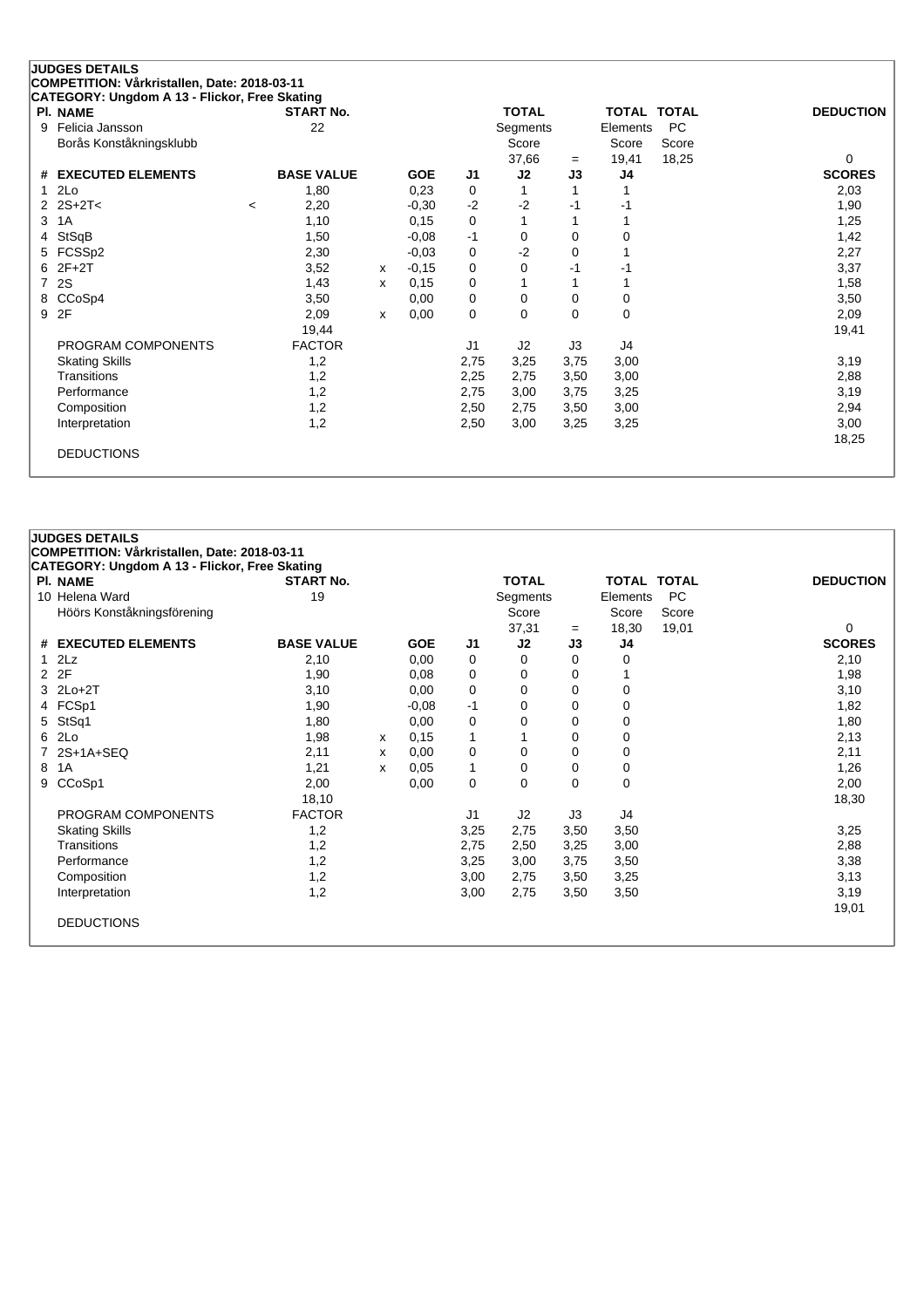| <b>PI. NAME</b>               | <b>START No.</b>  |   |            |                | <b>TOTAL</b> |          | <b>TOTAL TOTAL</b> |           | <b>DEDUCTION</b> |
|-------------------------------|-------------------|---|------------|----------------|--------------|----------|--------------------|-----------|------------------|
| Isabelle Lönnblad<br>11       | 17                |   |            |                | Segments     |          | Elements           | <b>PC</b> |                  |
| Vallentuna Konståkningsklubb  |                   |   |            |                | Score        |          | Score              | Score     |                  |
|                               |                   |   |            |                | 35,38        | $=$      | 17,20              | 18,18     | $\Omega$         |
| <b>EXECUTED ELEMENTS</b><br># | <b>BASE VALUE</b> |   | <b>GOE</b> | J1             | J2           | J3       | J4                 |           | <b>SCORES</b>    |
| 2S                            | 1,30              |   | 0,00       | 0              | 0            | $\Omega$ | 0                  |           | 1,30             |
| StSq2                         | 2,60              |   | 0.00       | 0              | 0            | 0        | 0                  |           | 2,60             |
| 2Lo<br>3                      | 1,80              |   | $-0,23$    | -1             | -1           | 0        | -1                 |           | 1,57             |
| FCSp1<br>4                    | 1,90              |   | 0,25       | 1              |              | 0        | 0                  |           | 2,15             |
| 1S<br>5                       | 0,44              | x | $-0.05$    | 0              | $-1$         | $-1$     | 0                  |           | 0,39             |
| $2T+1A+SEQ$<br>6              | 2,11              | х | $-0,05$    | 0              | -1           | $\Omega$ | 0                  |           | 2,06             |
| 2Lo+1A+SEQ                    | 2,55              | х | 0,00       | 0              | 0            | $\Omega$ | 0                  |           | 2,55             |
| 2T<br>8                       | 1,43              | X | $-0,10$    | 0              | -1           | $-1$     | 0                  |           | 1,33             |
| CCoSp3<br>9                   | 3,00              |   | 0,25       | 1              |              | $\Omega$ | 0                  |           | 3,25             |
|                               | 17,13             |   |            |                |              |          |                    |           | 17,20            |
| PROGRAM COMPONENTS            | <b>FACTOR</b>     |   |            | J <sub>1</sub> | J2           | J3       | J4                 |           |                  |
| <b>Skating Skills</b>         | 1,2               |   |            | 3,25           | 3,00         | 3,25     | 3,25               |           | 3,19             |
| Transitions                   | 1,2               |   |            | 2,75           | 3,00         | 3,00     | 3,00               |           | 2,94             |
| Performance                   | 1,2               |   |            | 3,25           | 3,00         | 3,25     | 3,00               |           | 3,13             |
| Composition                   | 1,2               |   |            | 3,00           | 2,75         | 3,00     | 3,00               |           | 2,94             |
| Interpretation                | 1,2               |   |            | 3,00           | 2,75         | 3,00     | 3,00               |           | 2,94             |
|                               |                   |   |            |                |              |          |                    |           | 18,18            |

|                | <b>JUDGES DETAILS</b>                                |                   |   |            |      |              |          |                    |           |                  |
|----------------|------------------------------------------------------|-------------------|---|------------|------|--------------|----------|--------------------|-----------|------------------|
|                | COMPETITION: Vårkristallen, Date: 2018-03-11         |                   |   |            |      |              |          |                    |           |                  |
|                | <b>CATEGORY: Ungdom A 13 - Flickor, Free Skating</b> |                   |   |            |      |              |          |                    |           |                  |
|                | PI. NAME                                             | <b>START No.</b>  |   |            |      | <b>TOTAL</b> |          | <b>TOTAL TOTAL</b> |           | <b>DEDUCTION</b> |
|                | 12 Julia Chu                                         | 27                |   |            |      | Segments     |          | Elements           | <b>PC</b> |                  |
|                | Isdala Konståkningsklubb                             |                   |   |            |      | Score        |          | Score              | Score     |                  |
|                |                                                      |                   |   |            |      | 35,27        | $=$      | 16,64              | 19,13     | 0,5              |
| #              | <b>EXECUTED ELEMENTS</b>                             | <b>BASE VALUE</b> |   | <b>GOE</b> | J1   | J2           | J3       | J4                 |           | <b>SCORES</b>    |
| $\mathbf{1}$   | 2S                                                   | 1,30              |   | 0,00       | 0    | 0            | 0        | 0                  |           | 1,30             |
|                | $2$ 1A+2T                                            | 2,40              |   | $-0,05$    | $-1$ | 0            | 0        | 0                  |           | 2,35             |
| 3              | 2Lo                                                  | 1,80              |   | $-0.08$    | -1   | 0            | 0        | 0                  |           | 1,72             |
| 4              | CCoSp2                                               | 2,50              |   | 0,00       | 0    | 0            | 0        | 0                  |           | 2,50             |
| 5              | 2S                                                   | 1,30              |   | 0,00       | 0    | 0            | 0        | 0                  |           | 1,30             |
| 6              | StSq1                                                | 1,80              |   | $-0,08$    | 0    | 0            | -1       | 0                  |           | 1,72             |
| $\overline{7}$ | 2F                                                   | 2,09              | x | $-0.90$    | -3   | $-3$         | $-3$     | -3                 |           | 1,19             |
| 8              | $1A+2T$                                              | 2,64              | x | 0,00       | 0    | 0            | $\Omega$ | 0                  |           | 2,64             |
| 9              | FSSp1                                                | 2,00              |   | $-0,08$    | $-1$ | 0            | 0        | 0                  |           | 1,92             |
|                |                                                      | 17,83             |   |            |      |              |          |                    |           | 16,64            |
|                | PROGRAM COMPONENTS                                   | <b>FACTOR</b>     |   |            | J1   | J2           | J3       | J4                 |           |                  |
|                | <b>Skating Skills</b>                                | 1,2               |   |            | 3,00 | 3,00         | 3,75     | 3,75               |           | 3,38             |
|                | Transitions                                          | 1,2               |   |            | 2,50 | 3,00         | 3,50     | 3,25               |           | 3,06             |
|                | Performance                                          | 1,2               |   |            | 2,75 | 3,25         | 3,50     | 3,50               |           | 3,25             |
|                | Composition                                          | 1,2               |   |            | 2,50 | 3,00         | 3,50     | 3,25               |           | 3,06             |
|                | Interpretation                                       | 1,2               |   |            | 2,50 | 3,25         | 3,50     | 3,50               |           | 3,19             |
|                |                                                      |                   |   |            |      |              |          |                    |           | 19,13            |
|                | <b>DEDUCTIONS</b>                                    |                   |   |            |      |              |          |                    |           |                  |
|                | Falls: 1                                             |                   |   |            |      |              |          |                    |           |                  |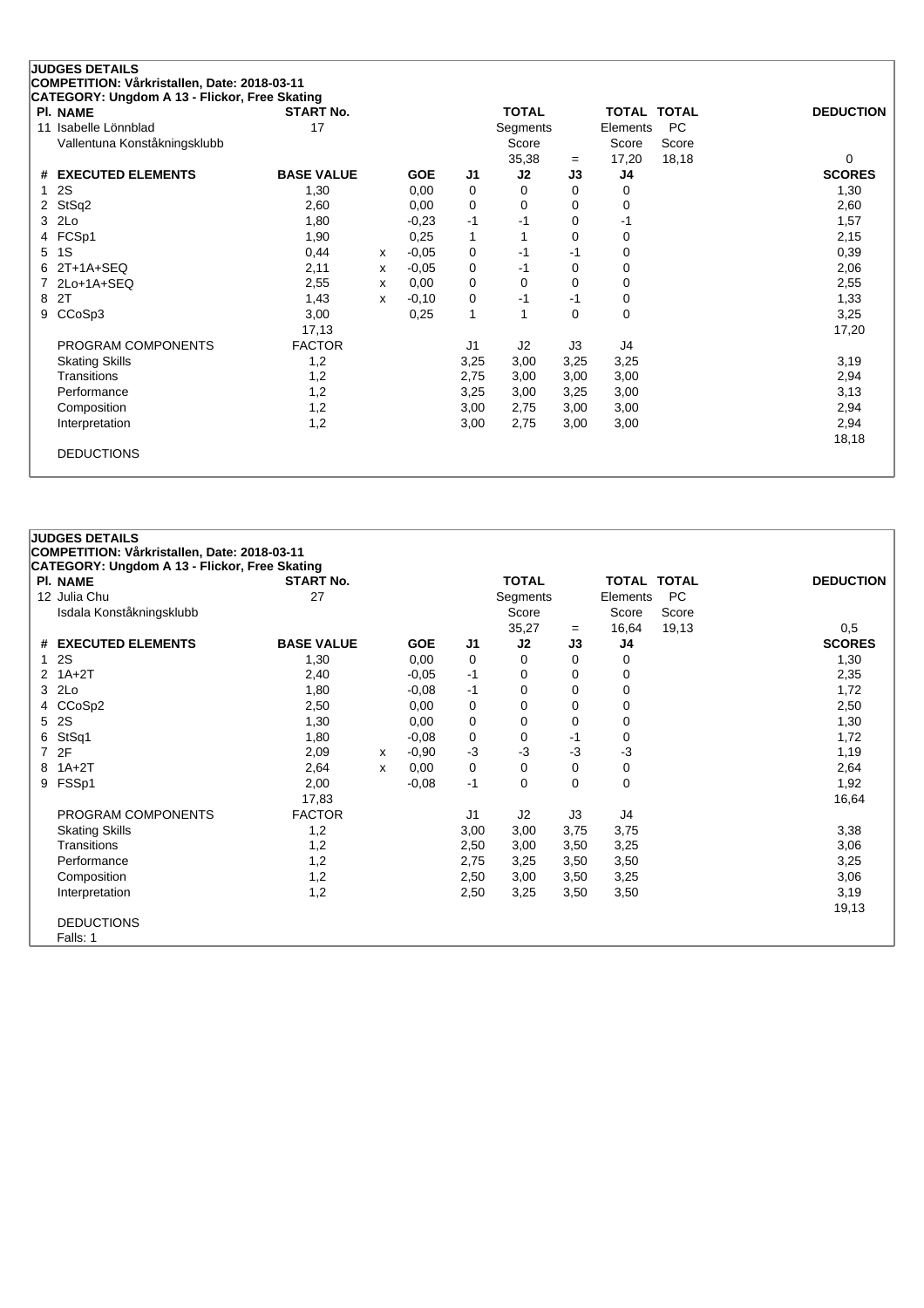| <b>PI. NAME</b>               |         | <b>START No.</b>  |   |            |                | <b>TOTAL</b> |          | <b>TOTAL TOTAL</b> |           | <b>DEDUCTION</b> |
|-------------------------------|---------|-------------------|---|------------|----------------|--------------|----------|--------------------|-----------|------------------|
| 13 Sofia Wickström            |         | 14                |   |            |                | Segments     |          | Elements           | <b>PC</b> |                  |
| Viggbyholms Idrottsklubb      |         |                   |   |            |                | Score        |          | Score              | Score     |                  |
|                               |         |                   |   |            |                | 34,27        | $=$      | 16,04              | 18,23     | $\Omega$         |
| <b>EXECUTED ELEMENTS</b><br># |         | <b>BASE VALUE</b> |   | <b>GOE</b> | J <sub>1</sub> | J2           | J3       | J4                 |           | <b>SCORES</b>    |
| $2S+1A+SEQ$                   |         | 1,92              |   | 0,05       | 1              | $\Omega$     | 0        | 0                  |           | 1,97             |
| 2Lo<<br>2.                    | $\,<\,$ | 1,30              |   | $-0.60$    | $-3$           | $-2$         | $-1$     | $-2$               |           | 0,70             |
| FSSp3<br>3                    |         | 2,60              |   | 0,00       | 0              | 0            | 0        | 0                  |           | 2,60             |
| StSq2<br>4                    |         | 2,60              |   | 0,00       | 0              | 0            | 0        | 0                  |           | 2,60             |
| 2S<br>5.                      |         | 1,43              | x | 0,00       | 0              | 0            | 0        | 0                  |           | 1,43             |
| 2F <<br>6                     | <<      | 0,55              | x | $-0,30$    | $-3$           | $-3$         | -3       | $-3$               |           | 0,25             |
| 1Lz+1A+SEQ                    |         | 1,50              | X | $-0.05$    | $-1$           | 0            | 0        | 0                  |           | 1,45             |
| 2F<br>8                       |         | 2,09              | x | $-0,30$    | $-1$           | -1           | $-1$     | -1                 |           | 1,79             |
| CCoSp3<br>9                   |         | 3,00              |   | 0,25       | 1              |              | $\Omega$ | 0                  |           | 3,25             |
|                               |         | 16,99             |   |            |                |              |          |                    |           | 16,04            |
| PROGRAM COMPONENTS            |         | <b>FACTOR</b>     |   |            | J1             | J2           | J3       | J4                 |           |                  |
| <b>Skating Skills</b>         |         | 1,2               |   |            | 2,75           | 2,75         | 3,00     | 3,50               |           | 3,00             |
| Transitions                   |         | 1,2               |   |            | 2,50           | 2,75         | 2,75     | 3,25               |           | 2,81             |
| Performance                   |         | 1,2               |   |            | 3,00           | 3,00         | 3,00     | 3,50               |           | 3,13             |
| Composition                   |         | 1,2               |   |            | 2,75           | 3,00         | 3,00     | 3,25               |           | 3,00             |
| Interpretation                |         | 1,2               |   |            | 2,75           | 3,25         | 3,50     | 3,50               |           | 3,25             |
|                               |         |                   |   |            |                |              |          |                    |           | 18,23            |

|                | <b>JUDGES DETAILS</b>                         |   |                   |   |            |                |                |      |                    |           |                  |
|----------------|-----------------------------------------------|---|-------------------|---|------------|----------------|----------------|------|--------------------|-----------|------------------|
|                | COMPETITION: Vårkristallen, Date: 2018-03-11  |   |                   |   |            |                |                |      |                    |           |                  |
|                | CATEGORY: Ungdom A 13 - Flickor, Free Skating |   |                   |   |            |                |                |      |                    |           |                  |
|                | <b>PI. NAME</b>                               |   | <b>START No.</b>  |   |            |                | <b>TOTAL</b>   |      | <b>TOTAL TOTAL</b> |           | <b>DEDUCTION</b> |
|                | 14 Kajsa Ekenberg                             |   | 18                |   |            |                | Segments       |      | Elements           | <b>PC</b> |                  |
|                | Mölndals Konståkningsklubb                    |   |                   |   |            |                | Score          |      | Score              | Score     |                  |
|                |                                               |   |                   |   |            |                | 33,61          | $=$  | 16,72              | 16,89     | 0                |
| #              | <b>EXECUTED ELEMENTS</b>                      |   | <b>BASE VALUE</b> |   | <b>GOE</b> | J1             | J <sub>2</sub> | J3   | J4                 |           | <b>SCORES</b>    |
| $\mathbf{1}$   | 2S                                            |   | 1,30              |   | 0.00       | 0              | 0              | 0    | 0                  |           | 1,30             |
|                | CCoSp3                                        |   | 3,00              |   | $-0.38$    | $-1$           | $-2$           | -1   | -1                 |           | 2,62             |
|                | 3 1A+1Lo                                      |   | 1,60              |   | 0,00       | 0              | 0              | 0    | 0                  |           | 1,60             |
| 4              | 2Lz e                                         | e | 1,50              |   | $-0.60$    | $-2$           | $-2$           | $-2$ | $-2$               |           | 0,90             |
| 5              | StSq2                                         |   | 2,60              |   | 0,00       | 0              | 0              | 0    | 0                  |           | 2,60             |
| 6              | 2T                                            |   | 1,43              | x | $-0,10$    | 0              | $-1$           | 0    | $-1$               |           | 1,33             |
| $\overline{7}$ | 2S                                            |   | 1,43              | X | $-0,20$    | $-1$           | -1             | -1   | $-1$               |           | 1,23             |
| 8              | $1A+2T$                                       |   | 2,64              | X | $-0,10$    | $-1$           | -1             | 0    | 0                  |           | 2,54             |
| 9              | FSSp3                                         |   | 2,60              |   | 0,00       | 0              | 0              | 0    | 0                  |           | 2,60             |
|                |                                               |   | 18,10             |   |            |                |                |      |                    |           | 16,72            |
|                | PROGRAM COMPONENTS                            |   | <b>FACTOR</b>     |   |            | J <sub>1</sub> | J2             | J3   | J4                 |           |                  |
|                | <b>Skating Skills</b>                         |   | 1,2               |   |            | 2,50           | 2,75           | 3,25 | 2,75               |           | 2,81             |
|                | Transitions                                   |   | 1,2               |   |            | 2,25           | 2,75           | 3,00 | 2,50               |           | 2,63             |
|                | Performance                                   |   | 1,2               |   |            | 2,50           | 3,00           | 3,50 | 2,75               |           | 2,94             |
|                | Composition                                   |   | 1,2               |   |            | 2,50           | 3,25           | 3,00 | 2,50               |           | 2,81             |
|                | Interpretation                                |   | 1,2               |   |            | 2,50           | 3,25           | 3,25 | 2,50               |           | 2,88             |
|                |                                               |   |                   |   |            |                |                |      |                    |           | 16,89            |
|                | <b>DEDUCTIONS</b>                             |   |                   |   |            |                |                |      |                    |           |                  |
|                |                                               |   |                   |   |            |                |                |      |                    |           |                  |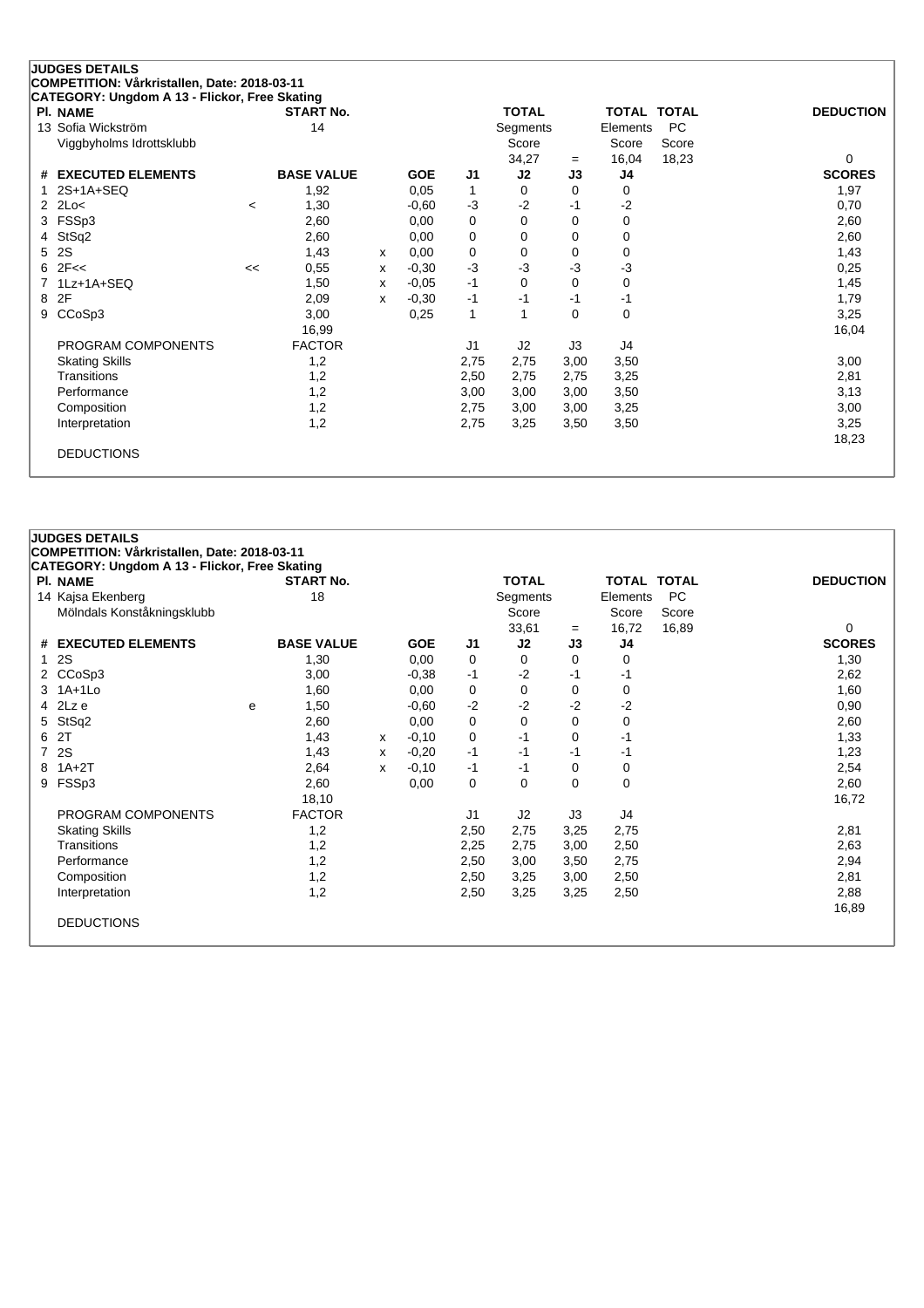|   | <b>JUDGES DETAILS</b>                         |    |                   |   |            |                |              |          |                    |           |                  |
|---|-----------------------------------------------|----|-------------------|---|------------|----------------|--------------|----------|--------------------|-----------|------------------|
|   | COMPETITION: Vårkristallen, Date: 2018-03-11  |    |                   |   |            |                |              |          |                    |           |                  |
|   | CATEGORY: Ungdom A 13 - Flickor, Free Skating |    |                   |   |            |                |              |          |                    |           |                  |
|   | PI. NAME                                      |    | <b>START No.</b>  |   |            |                | <b>TOTAL</b> |          | <b>TOTAL TOTAL</b> |           | <b>DEDUCTION</b> |
|   | 15 Klara Andersson                            |    | 23                |   |            |                | Segments     |          | Elements           | <b>PC</b> |                  |
|   | Konståkarna Borås                             |    |                   |   |            |                | Score        |          | Score              | Score     |                  |
|   |                                               |    |                   |   |            |                | 33,35        | $=$      | 16,46              | 16,89     | 0                |
| # | <b>EXECUTED ELEMENTS</b>                      |    | <b>BASE VALUE</b> |   | <b>GOE</b> | J1             | J2           | J3       | J4                 |           | <b>SCORES</b>    |
| 1 | 1F                                            |    | 0,50              |   | 0,00       | 0              | 0            | $\Omega$ | 0                  |           | 0,50             |
|   | $2S+2T<<$                                     | << | 1,70              |   | $-0,55$    | $-3$           | $-3$         | $-2$     | $-3$               |           | 1,15             |
| 3 | 2S                                            |    | 1,30              |   | 0,00       | 0              | $\Omega$     | 0        | 0                  |           | 1,30             |
| 4 | FCSp2                                         |    | 2,30              |   | $-0,08$    | -1             | 0            | 0        | 0                  |           | 2,22             |
| 5 | StSq2                                         |    | 2,60              |   | $-0,13$    | 0              | $-1$         | 0        | 0                  |           | 2,47             |
| 6 | 2Lo                                           |    | 1,98              | X | $-0,45$    | $-1$           | -1           | $-2$     | $-2$               |           | 1,53             |
|   | CCoSp4                                        |    | 3,50              |   | $-0,08$    | 0              | 0            | 0        | $-1$               |           | 3,42             |
| 8 | 2Lo                                           |    | 1,98              | x | 0,00       | 0              | 0            | 0        | 0                  |           | 1,98             |
| 9 | 1A+1A+SEQ                                     |    | 1,94              | x | $-0,05$    | $-1$           | 0            | $\Omega$ | 0                  |           | 1,89             |
|   |                                               |    | 17,80             |   |            |                |              |          |                    |           | 16,46            |
|   | PROGRAM COMPONENTS                            |    | <b>FACTOR</b>     |   |            | J <sub>1</sub> | J2           | J3       | J4                 |           |                  |
|   | <b>Skating Skills</b>                         |    | 1,2               |   |            | 2,75           | 3,00         | 3,25     | 3,00               |           | 3,00             |
|   | Transitions                                   |    | 1,2               |   |            | 2,25           | 2,75         | 3,00     | 2,75               |           | 2,69             |
|   | Performance                                   |    | 1,2               |   |            | 2,75           | 2,50         | 3,00     | 3,25               |           | 2,88             |
|   | Composition                                   |    | 1,2               |   |            | 2,50           | 2,50         | 3,00     | 3,00               |           | 2,75             |
|   | Interpretation                                |    | 1,2               |   |            | 2,50           | 2,50         | 3,00     | 3,00               |           | 2,75             |
|   |                                               |    |                   |   |            |                |              |          |                    |           | 16,89            |
|   | <b>DEDUCTIONS</b>                             |    |                   |   |            |                |              |          |                    |           |                  |
|   |                                               |    |                   |   |            |                |              |          |                    |           |                  |

|   | <b>JUDGES DETAILS</b>                         |   |                   |   |            |                |              |      |                    |       |                  |
|---|-----------------------------------------------|---|-------------------|---|------------|----------------|--------------|------|--------------------|-------|------------------|
|   | COMPETITION: Vårkristallen, Date: 2018-03-11  |   |                   |   |            |                |              |      |                    |       |                  |
|   | CATEGORY: Ungdom A 13 - Flickor, Free Skating |   |                   |   |            |                |              |      |                    |       |                  |
|   | <b>PI. NAME</b>                               |   | <b>START No.</b>  |   |            |                | <b>TOTAL</b> |      | <b>TOTAL TOTAL</b> |       | <b>DEDUCTION</b> |
|   | 16 Anja Sivberg                               |   | 26                |   |            |                | Segments     |      | Elements           | PC    |                  |
|   | Växjö Konståkningsklubb                       |   |                   |   |            |                | Score        |      | Score              | Score |                  |
|   |                                               |   |                   |   |            |                | 33,18        | $=$  | 17,02              | 16,66 | 0,5              |
|   | # EXECUTED ELEMENTS                           |   | <b>BASE VALUE</b> |   | <b>GOE</b> | J1             | J2           | J3   | J4                 |       | <b>SCORES</b>    |
|   | $1.1A+1L0$                                    |   | 1,60              |   | 0,00       | 0              | 0            | 0    | 0                  |       | 1,60             |
|   | 2 2Lo                                         |   | 1,80              |   | 0,00       | 0              | 0            | 0    | 0                  |       | 1,80             |
| 3 | FSSp4                                         |   | 3,00              |   | 0,00       | 0              | 0            | 0    | 0                  |       | 3,00             |
|   | 4 2Fe                                         | e | 1,54              | х | $-0,90$    | $-3$           | $-3$         | $-3$ | -3                 |       | 0,64             |
| 5 | $2S+1T$                                       |   | 1,87              | X | $-0,10$    | $-1$           | 0            | $-1$ | 0                  |       | 1,77             |
| 6 | 2Lo                                           |   | 1,98              | x | 0,00       | 0              | 0            | 0    | 0                  |       | 1,98             |
|   | StSq1                                         |   | 1,80              |   | 0,00       | 0              | 0            | 0    | 0                  |       | 1,80             |
| 8 | 2S                                            |   | 1,43              | X | 0,00       | $\mathbf 0$    | 0            | 0    | 0                  |       | 1,43             |
| 9 | CCoSp3                                        |   | 3,00              |   | 0,00       | 0              | 0            | 0    | 0                  |       | 3,00             |
|   |                                               |   | 18,02             |   |            |                |              |      |                    |       | 17,02            |
|   | PROGRAM COMPONENTS                            |   | <b>FACTOR</b>     |   |            | J <sub>1</sub> | J2           | J3   | J4                 |       |                  |
|   | <b>Skating Skills</b>                         |   | 1,2               |   |            | 3,00           | 3,00         | 3,25 | 2,75               |       | 3,00             |
|   | Transitions                                   |   | 1,2               |   |            | 2,50           | 2,75         | 3,00 | 2,25               |       | 2,63             |
|   | Performance                                   |   | 1,2               |   |            | 2,75           | 2,75         | 3,25 | 2,50               |       | 2,81             |
|   | Composition                                   |   | 1,2               |   |            | 2,75           | 2,50         | 3,00 | 2,50               |       | 2,69             |
|   | Interpretation                                |   | 1,2               |   |            | 2,50           | 2,75         | 3,25 | 2,50               |       | 2,75             |
|   |                                               |   |                   |   |            |                |              |      |                    |       | 16,66            |
|   | <b>DEDUCTIONS</b>                             |   |                   |   |            |                |              |      |                    |       |                  |
|   | Falls: 1                                      |   |                   |   |            |                |              |      |                    |       |                  |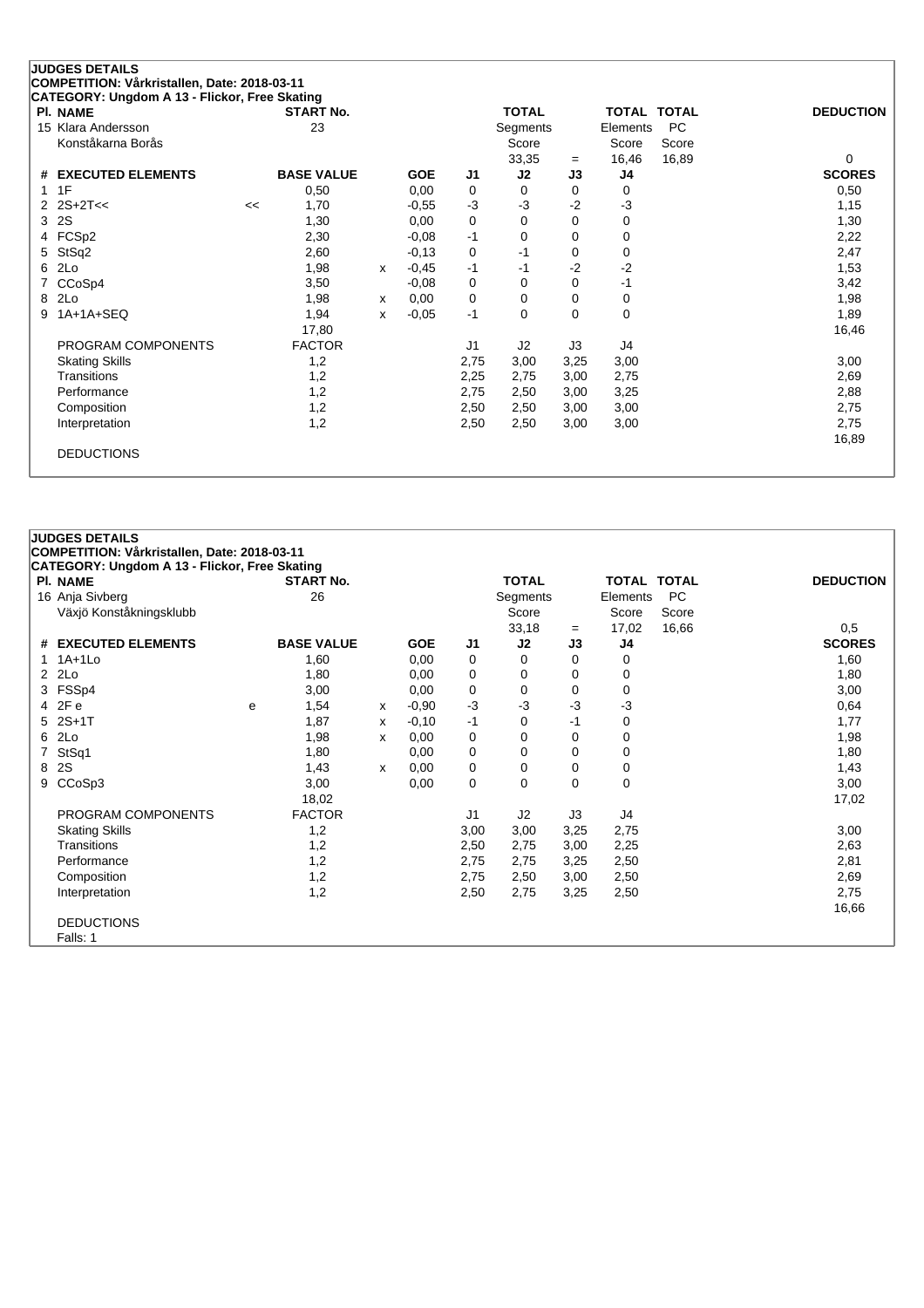|   | <b>JUDGES DETAILS</b>                         |         |                   |   |            |                |              |      |                    |       |                  |
|---|-----------------------------------------------|---------|-------------------|---|------------|----------------|--------------|------|--------------------|-------|------------------|
|   | COMPETITION: Vårkristallen, Date: 2018-03-11  |         |                   |   |            |                |              |      |                    |       |                  |
|   | CATEGORY: Ungdom A 13 - Flickor, Free Skating |         |                   |   |            |                |              |      |                    |       |                  |
|   | <b>PI. NAME</b>                               |         | <b>START No.</b>  |   |            |                | <b>TOTAL</b> |      | <b>TOTAL TOTAL</b> |       | <b>DEDUCTION</b> |
|   | 17 Felicia Johnson                            |         | 16                |   |            |                | Segments     |      | Elements           | PC    |                  |
|   | Göteborgs Team o Konståkningsklubb            |         |                   |   |            |                | Score        |      | Score              | Score |                  |
|   |                                               |         |                   |   |            |                | 30,88        | $=$  | 15, 13             | 16,75 |                  |
| # | <b>EXECUTED ELEMENTS</b>                      |         | <b>BASE VALUE</b> |   | <b>GOE</b> | J <sub>1</sub> | J2           | J3   | J4                 |       | <b>SCORES</b>    |
|   | $1A+2Lo<$                                     | $\prec$ | 2,40              |   | $-0,45$    | $-2$           | $-1$         | $-2$ | -1                 |       | 1,95             |
| 2 | StSq2                                         |         | 2,60              |   | $-0.50$    | $-1$           | -1           | -1   | -1                 |       | 2,10             |
| 3 | FCSp2                                         |         | 2,30              |   | $-0,08$    | 0              | 0            | 0    | -1                 |       | 2,22             |
|   | $1A+2T<$                                      | $\prec$ | 2,20              | х | $-0.60$    | $-3$           | $-3$         | $-3$ | $-3$               |       | 1,60             |
| 5 | 2S                                            |         | 1,43              | x | $-0,20$    | $-1$           | $-1$         | $-1$ | -1                 |       | 1,23             |
| 6 | CCoSp3                                        |         | 3,00              |   | 0,00       | 0              | 0            | 0    | $\mathbf 0$        |       | 3,00             |
| 7 | 2S                                            |         | 1,43              | x | 0,00       | 0              | 0            | 0    | 0                  |       | 1,43             |
| 8 | 2Lo                                           |         | 1,98              | X | $-0.90$    | $-3$           | $-3$         | $-3$ | $-3$               |       | 1,08             |
| 9 | 1F                                            |         | 0,55              | x | $-0,03$    | 0              | 0            | $-1$ | 0                  |       | 0,52             |
|   |                                               |         | 17,89             |   |            |                |              |      |                    |       | 15,13            |
|   | PROGRAM COMPONENTS                            |         | <b>FACTOR</b>     |   |            | J <sub>1</sub> | J2           | J3   | J4                 |       |                  |
|   | <b>Skating Skills</b>                         |         | 1,2               |   |            | 2,75           | 2,75         | 2,75 | 2,75               |       | 2,75             |
|   | Transitions                                   |         | 1,2               |   |            | 2,25           | 2,75         | 2,50 | 2,50               |       | 2,50             |
|   | Performance                                   |         | 1,2               |   |            | 2,50           | 3,00         | 3,00 | 3,00               |       | 2,88             |
|   | Composition                                   |         | 1,2               |   |            | 2,50           | 3,25         | 2,75 | 3,00               |       | 2,88             |
|   | Interpretation                                |         | 1,2               |   |            | 2,75           | 2,75         | 3,50 | 2,75               |       | 2,94             |
|   |                                               |         |                   |   |            |                |              |      |                    |       | 16,75            |
|   | <b>DEDUCTIONS</b>                             |         |                   |   |            |                |              |      |                    |       |                  |
|   | Falls: 2                                      |         |                   |   |            |                |              |      |                    |       |                  |

|                | <b>JUDGES DETAILS</b>                         |                |                   |   |            |                |              |      |                    |           |                  |
|----------------|-----------------------------------------------|----------------|-------------------|---|------------|----------------|--------------|------|--------------------|-----------|------------------|
|                | COMPETITION: Vårkristallen, Date: 2018-03-11  |                |                   |   |            |                |              |      |                    |           |                  |
|                | CATEGORY: Ungdom A 13 - Flickor, Free Skating |                |                   |   |            |                |              |      |                    |           |                  |
|                | <b>PI. NAME</b>                               |                | <b>START No.</b>  |   |            |                | <b>TOTAL</b> |      | <b>TOTAL TOTAL</b> |           | <b>DEDUCTION</b> |
|                | 18 Adeline Lindqvist                          |                | 11                |   |            |                | Segments     |      | Elements           | <b>PC</b> |                  |
|                | Borås Konståkningsklubb                       |                |                   |   |            |                | Score        |      | Score              | Score     |                  |
|                |                                               |                |                   |   |            |                | 29,78        | $=$  | 15,59              | 15,69     | 1,5              |
| #              | <b>EXECUTED ELEMENTS</b>                      |                | <b>BASE VALUE</b> |   | <b>GOE</b> | J <sub>1</sub> | J2           | J3   | J4                 |           | <b>SCORES</b>    |
| $\mathbf{1}$   | 2Lo                                           |                | 1,80              |   | 0,00       | 0              | $\Omega$     | 0    | 0                  |           | 1,80             |
| $\overline{2}$ | 2F                                            |                | 1,90              |   | $-0,90$    | $-3$           | $-3$         | $-3$ | -3                 |           | 1,00             |
|                | 3 FCSSp2                                      |                | 2,30              |   | 0,13       | 0              | 0            | 1    | 0                  |           | 2,43             |
| $\overline{4}$ | 2F                                            |                | 1,90              |   | $-0,90$    | $-3$           | $-3$         | -3   | -3                 |           | 1,00             |
| 5              | 1A                                            |                | 1,21              | x | 0,20       | 1              | 1            |      |                    |           | 1,41             |
| 6              | 2Lz<                                          | $\,<$          | 1,65              | x | $-0.90$    | $-3$           | $-3$         | -3   | -3                 |           | 0,75             |
|                | StSq1                                         |                | 1,80              |   | 0.00       | 0              | 0            | 0    | 0                  |           | 1,80             |
| 8              | $2S+2T<$                                      | $\overline{a}$ | 2,42              | x | $-0,40$    | $-2$           | $-2$         | $-2$ | $-2$               |           | 2,02             |
| 9              | CCoSp3                                        |                | 3,00              |   | 0,38       | 0              | 1            | 1    | 1                  |           | 3,38             |
|                |                                               |                | 17,98             |   |            |                |              |      |                    |           | 15,59            |
|                | PROGRAM COMPONENTS                            |                | <b>FACTOR</b>     |   |            | J1             | J2           | J3   | J4                 |           |                  |
|                | <b>Skating Skills</b>                         |                | 1,2               |   |            | 2,50           | 2,50         | 3,00 | 2,75               |           | 2,69             |
|                | Transitions                                   |                | 1,2               |   |            | 2,25           | 2,50         | 2,75 | 2,25               |           | 2,44             |
|                | Performance                                   |                | 1,2               |   |            | 2,50           | 2,50         | 3,00 | 2,50               |           | 2,63             |
|                | Composition                                   |                | 1,2               |   |            | 2,50           | 2,75         | 3,00 | 2,75               |           | 2,75             |
|                | Interpretation                                |                | 1,2               |   |            | 2,25           | 2,50         | 3,00 | 2,50               |           | 2,56             |
|                |                                               |                |                   |   |            |                |              |      |                    |           | 15,69            |
|                | <b>DEDUCTIONS</b>                             |                |                   |   |            |                |              |      |                    |           |                  |
|                | Falls: 3                                      |                |                   |   |            |                |              |      |                    |           |                  |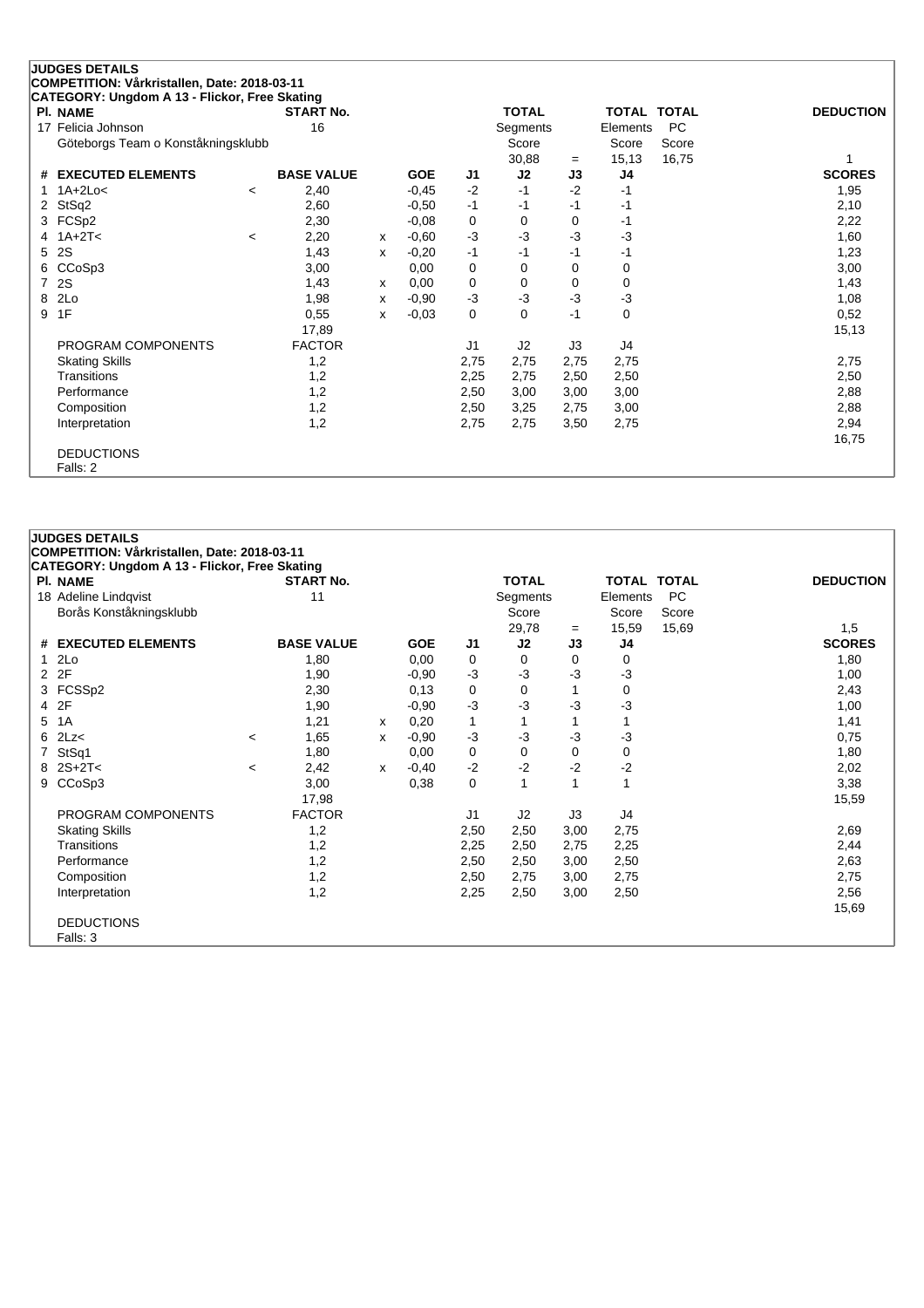| <b>PI. NAME</b>               |         | <b>START No.</b>  |   |            |                | <b>TOTAL</b>   |           | TOTAL TOTAL |                | <b>DEDUCTION</b> |
|-------------------------------|---------|-------------------|---|------------|----------------|----------------|-----------|-------------|----------------|------------------|
| 19 Carolina Ehrenborg         |         | 9                 |   |            |                | Segments       |           | Elements    | <b>PC</b>      |                  |
| Kungsbacka Konståkningsklubb  |         |                   |   |            |                | Score          |           | Score       | Score<br>15,71 | 0                |
| <b>EXECUTED ELEMENTS</b><br># |         | <b>BASE VALUE</b> |   | <b>GOE</b> | J1             | 29,08<br>J2    | $=$<br>J3 | 13,37<br>J4 |                | <b>SCORES</b>    |
| 2S<br>1                       |         |                   |   | 0,00       |                | $\Omega$       |           |             |                |                  |
|                               |         | 1,30              |   |            | 0              |                | 0         | 0           |                | 1,30             |
| $2$ 1A+2Lo<                   | $\,<\,$ | 2,40              |   | $-0,45$    | $-2$           | $-1$           | -1        | $-2$        |                | 1,95             |
| CCoSp1+V                      | V       | 1,70              |   | 0,13       | 0              | 0              |           | 0           |                | 1,83             |
| StSqB<br>4                    |         | 1,50              |   | $-0,15$    | $-1$           | $-1$           | 0         | 0           |                | 1,35             |
| $1A+2Lo<$<br>5                | $\,<\,$ | 2,64              | x | $-0.53$    | $-2$           | $-2$           | $-1$      | $-2$        |                | 2,11             |
| 1F<br>6                       |         | 0,55              | X | 0,00       | 0              | 0              | 0         | 0           |                | 0,55             |
| 2S<br>7                       |         | 1,43              | х | 0,00       | 0              | 0              | $\Omega$  | 0           |                | 1,43             |
| 1Lz<br>8                      |         | 0,66              | X | $-0.03$    | 0              | 0              | $-1$      | 0           |                | 0,63             |
| FSSp2<br>9                    |         | 2,30              |   | $-0,08$    | $-1$           | 0              | $\Omega$  | $\Omega$    |                | 2,22             |
|                               |         | 14,48             |   |            |                |                |           |             |                | 13,37            |
| PROGRAM COMPONENTS            |         | <b>FACTOR</b>     |   |            | J <sub>1</sub> | J <sub>2</sub> | J3        | J4          |                |                  |
| <b>Skating Skills</b>         |         | 1,2               |   |            | 2,50           | 2,50           | 3,00      | 3,00        |                | 2,75             |
| <b>Transitions</b>            |         | 1,2               |   |            | 2,00           | 2,25           | 2,75      | 2,50        |                | 2,38             |
| Performance                   |         | 1,2               |   |            | 2,25           | 2,50           | 2,75      | 3,00        |                | 2,63             |
| Composition                   |         | 1,2               |   |            | 2,25           | 2,75           | 2,75      | 3,00        |                | 2,69             |
| Interpretation                |         | 1,2               |   |            | 2,00           | 2,75           | 3,00      | 2,75        |                | 2,63             |
|                               |         |                   |   |            |                |                |           |             |                | 15,71            |

|                    | COMPETITION: Vårkristallen, Date: 2018-03-11  |                   |   |            |                          |              |      |                    |           |                  |
|--------------------|-----------------------------------------------|-------------------|---|------------|--------------------------|--------------|------|--------------------|-----------|------------------|
|                    | CATEGORY: Ungdom A 13 - Flickor, Free Skating |                   |   |            |                          |              |      |                    |           |                  |
| <b>PI. NAME</b>    |                                               | <b>START No.</b>  |   |            |                          | <b>TOTAL</b> |      | <b>TOTAL TOTAL</b> |           | <b>DEDUCTION</b> |
|                    | 20 Klara Pappila                              | 20                |   |            |                          | Segments     |      | Elements           | <b>PC</b> |                  |
|                    | Konståkningsklubben Sundbyberg                |                   |   |            |                          | Score        |      | Score              | Score     |                  |
|                    |                                               |                   |   |            |                          | 27,73        | $=$  | 12,44              | 16,29     |                  |
|                    | # EXECUTED ELEMENTS                           | <b>BASE VALUE</b> |   | <b>GOE</b> | J1                       | J2           | J3   | J4                 |           | <b>SCORES</b>    |
| 1                  | 2Lz                                           | 2,10              |   | 0,00       | 0                        | 0            | 0    | 0                  |           | 2,10             |
| 1A<br>$\mathbf{2}$ |                                               | 1,10              |   | 0,00       | 0                        | 0            | 0    | 0                  |           | 1,10             |
| 3                  | CCoSp1                                        | 2,00              |   | $-0.68$    | $-3$                     | $-2$         | $-2$ | $-2$               |           | 1,32             |
| $4$ $2Lz$          |                                               | 2,10              |   | 0,00       | 0                        | 0            | 0    | 0                  |           | 2,10             |
|                    | 5 2Lo+2T                                      | 3,10              |   | $-0,90$    | $-3$                     | $-3$         | $-3$ | $-3$               |           | 2,20             |
| 6.                 | FSSp                                          | 0,00              |   | 0,00       | $\overline{\phantom{a}}$ | $- -$        | $-$  | --                 |           | 0,00             |
|                    | StSq1                                         | 1,80              |   | $-0,08$    | -1                       | 0            | 0    | 0                  |           | 1,72             |
| 8                  | $2F+T$                                        | 2,09              | х | $-0,75$    | $-3$                     | $-3$         | $-2$ | $-2$               |           | 1,34             |
| 9                  | $\star$<br>$2F+2T < +REP$                     | 1,46              | x | $-0,90$    | $-3$                     | $-3$         | $-3$ | $-3$               |           | 0,56             |
|                    |                                               | 15,75             |   |            |                          |              |      |                    |           | 12,44            |
|                    | PROGRAM COMPONENTS                            | <b>FACTOR</b>     |   |            | J <sub>1</sub>           | J2           | J3   | J4                 |           |                  |
|                    | <b>Skating Skills</b>                         | 1,2               |   |            | 2,75                     | 3,00         | 2,75 | 3,25               |           | 2,94             |
|                    | Transitions                                   | 1,2               |   |            | 2,25                     | 2,50         | 2,50 | 3,00               |           | 2,56             |
|                    | Performance                                   | 1,2               |   |            | 2,50                     | 2,50         | 2,25 | 3,25               |           | 2,63             |
|                    | Composition                                   | 1,2               |   |            | 2,50                     | 2,50         | 2,50 | 3,25               |           | 2,69             |
|                    | Interpretation                                | 1,2               |   |            | 2,25                     | 3,00         | 2,50 | 3,25               |           | 2,75             |
|                    |                                               |                   |   |            |                          |              |      |                    |           | 16,29            |
|                    | <b>DEDUCTIONS</b>                             |                   |   |            |                          |              |      |                    |           |                  |
|                    | Falls: 2                                      |                   |   |            |                          |              |      |                    |           |                  |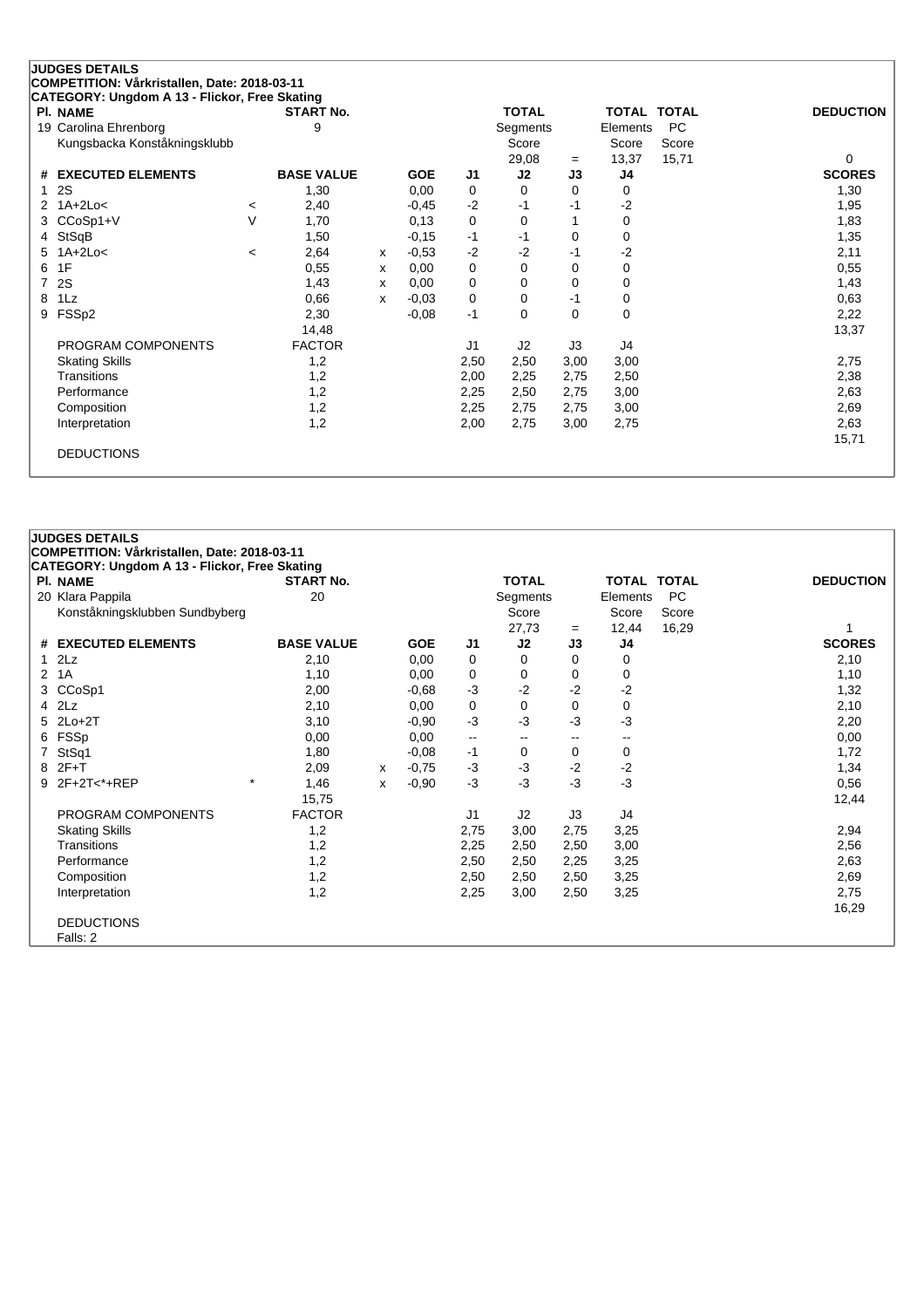|    | <b>JUDGES DETAILS</b>                         |         |                   |   |            |      |              |      |                    |           |                  |
|----|-----------------------------------------------|---------|-------------------|---|------------|------|--------------|------|--------------------|-----------|------------------|
|    | COMPETITION: Vårkristallen, Date: 2018-03-11  |         |                   |   |            |      |              |      |                    |           |                  |
|    | CATEGORY: Ungdom A 13 - Flickor, Free Skating |         |                   |   |            |      |              |      |                    |           |                  |
|    | PI. NAME                                      |         | <b>START No.</b>  |   |            |      | <b>TOTAL</b> |      | <b>TOTAL TOTAL</b> |           | <b>DEDUCTION</b> |
| 21 | Ella Fogelblad                                |         | 6                 |   |            |      | Segments     |      | Elements           | <b>PC</b> |                  |
|    | Kungsbacka Konståkningsklubb                  |         |                   |   |            |      | Score        |      | Score              | Score     |                  |
|    |                                               |         |                   |   |            |      | 27,72        | $=$  | 11,96              | 15,76     | $\Omega$         |
| #  | <b>EXECUTED ELEMENTS</b>                      |         | <b>BASE VALUE</b> |   | <b>GOE</b> | J1   | J2           | J3   | J4                 |           | <b>SCORES</b>    |
|    | 2Lo<<                                         | <<      | 0,50              |   | $-0,23$    | $-3$ | $-2$         | $-2$ | $-2$               |           | 0,27             |
|    | $2S< +2T<$                                    | $\,<\,$ | 1,80              |   | $-0,55$    | $-3$ | $-2$         | $-3$ | $-3$               |           | 1,25             |
| 3  | $1A+2T<$                                      | $\,<$   | 2,00              |   | $-0,35$    | $-2$ | $-2$         | $-1$ | $-2$               |           | 1,65             |
| 4  | FCSp1                                         |         | 1,90              |   | $-0,15$    | $-1$ | $-1$         | 0    | 0                  |           | 1,75             |
| 5  | StSq2                                         |         | 2,60              |   | 0,00       | 0    | 0            | 0    | 0                  |           | 2,60             |
| 6  | 2Lz<<                                         | <<      | 0,66              | x | $-0,30$    | $-3$ | $-3$         | $-3$ | $-3$               |           | 0,36             |
| 7  | 2S<                                           | $\prec$ | 0,99              | x | $-0,25$    | $-2$ | $-1$         | $-1$ | -1                 |           | 0,74             |
| 8  | 1A                                            |         | 1,21              | X | 0,00       | 0    | 0            | 0    | 0                  |           | 1,21             |
| 9  | CCoSp1                                        |         | 2,00              |   | 0,13       | 0    | 0            |      | 0                  |           | 2,13             |
|    |                                               |         | 13,66             |   |            |      |              |      |                    |           | 11,96            |
|    | PROGRAM COMPONENTS                            |         | <b>FACTOR</b>     |   |            | J1   | J2           | J3   | J4                 |           |                  |
|    | <b>Skating Skills</b>                         |         | 1,2               |   |            | 2,50 | 2,50         | 2,75 | 3,25               |           | 2,75             |
|    | Transitions                                   |         | 1,2               |   |            | 2,25 | 2,25         | 2,25 | 3,00               |           | 2,44             |
|    | Performance                                   |         | 1,2               |   |            | 2,50 | 2,50         | 2,50 | 3,25               |           | 2,69             |
|    | Composition                                   |         | 1,2               |   |            | 2,25 | 2,50         | 2,25 | 3,25               |           | 2,56             |
|    | Interpretation                                |         | 1,2               |   |            | 2,25 | 2,50         | 2,50 | 3,50               |           | 2,69             |
|    |                                               |         |                   |   |            |      |              |      |                    |           | 15,76            |
|    | <b>DEDUCTIONS</b>                             |         |                   |   |            |      |              |      |                    |           |                  |
|    |                                               |         |                   |   |            |      |              |      |                    |           |                  |

|   | <b>JUDGES DETAILS</b>                         |                   |   |            |                |              |      |                    |       |                  |
|---|-----------------------------------------------|-------------------|---|------------|----------------|--------------|------|--------------------|-------|------------------|
|   | COMPETITION: Vårkristallen, Date: 2018-03-11  |                   |   |            |                |              |      |                    |       |                  |
|   | CATEGORY: Ungdom A 13 - Flickor, Free Skating |                   |   |            |                |              |      |                    |       |                  |
|   | <b>PI. NAME</b>                               | <b>START No.</b>  |   |            |                | <b>TOTAL</b> |      | <b>TOTAL TOTAL</b> |       | <b>DEDUCTION</b> |
|   | 22 Agnes Ejnarsson                            | 13                |   |            |                | Segments     |      | Elements           | PC    |                  |
|   | Isdala Konståkningsklubb                      |                   |   |            |                | Score        |      | Score              | Score |                  |
|   |                                               |                   |   |            |                | 26,96        | $=$  | 14,57              | 13,89 | 1,5              |
|   | # EXECUTED ELEMENTS                           | <b>BASE VALUE</b> |   | <b>GOE</b> | J1             | J2           | J3   | J4                 |       | <b>SCORES</b>    |
|   | $1.1A+2T$                                     | 2,40              |   | $-0.60$    | $-3$           | $-3$         | $-3$ | $-3$               |       | 1,80             |
|   | 2 2S+2T                                       | 2,60              |   | $-0,60$    | $-3$           | $-3$         | $-3$ | $-3$               |       | 2,00             |
| 3 | 2Lo                                           | 1,80              |   | 0,00       | 0              | 0            | 0    | $\mathbf 0$        |       | 1,80             |
| 4 | 2 <sub>LO</sub>                               | 1,80              |   | $-0,90$    | $-3$           | $-3$         | $-3$ | $-3$               |       | 0,90             |
| 5 | FCSpB                                         | 1,60              |   | $-0,30$    | $-1$           | $-1$         | $-1$ | -1                 |       | 1,30             |
| 6 | 1A                                            | 1,10              |   | 0,00       | 0              | 0            | 0    | 0                  |       | 1,10             |
| 7 | StSq2                                         | 2,60              |   | $-0,63$    | $-2$           | $-1$         | $-1$ | -1                 |       | 1,97             |
| 8 | 2S                                            | 1,43              | X | $-0,15$    | $-1$           | 0            | -1   | -1                 |       | 1,28             |
| 9 | CCoSp2                                        | 2,50              |   | $-0,08$    | 0              | 0            | 0    | $-1$               |       | 2,42             |
|   |                                               | 17,83             |   |            |                |              |      |                    |       | 14,57            |
|   | PROGRAM COMPONENTS                            | <b>FACTOR</b>     |   |            | J <sub>1</sub> | J2           | J3   | J4                 |       |                  |
|   | <b>Skating Skills</b>                         | 1,2               |   |            | 2,25           | 2,50         | 2,50 | 2,50               |       | 2,44             |
|   | Transitions                                   | 1,2               |   |            | 2,00           | 2,00         | 2,25 | 2,25               |       | 2,13             |
|   | Performance                                   | 1,2               |   |            | 2,00           | 2,25         | 2,50 | 2,50               |       | 2,31             |
|   | Composition                                   | 1,2               |   |            | 2,00           | 2,25         | 2,25 | 2,25               |       | 2,19             |
|   | Interpretation                                | 1,2               |   |            | 2,25           | 2,50         | 2,75 | 2,50               |       | 2,50             |
|   |                                               |                   |   |            |                |              |      |                    |       | 13,89            |
|   | <b>DEDUCTIONS</b>                             |                   |   |            |                |              |      |                    |       |                  |
|   | Falls: 3                                      |                   |   |            |                |              |      |                    |       |                  |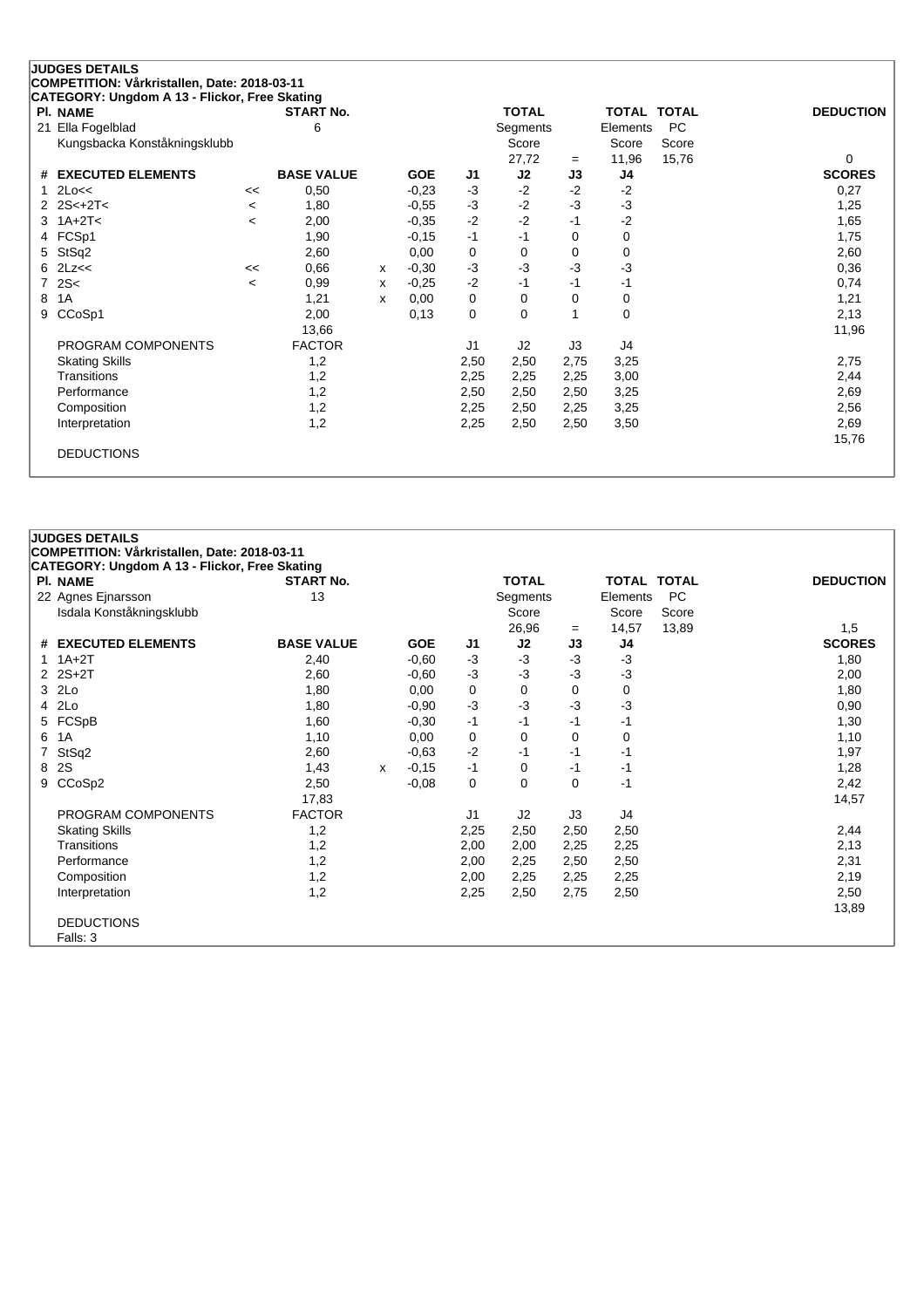| CATEGORY: Ungdom A 13 - Flickor, Free Skating<br><b>PI. NAME</b> |         | <b>START No.</b>  |   |            |                          | <b>TOTAL</b> |                          | <b>TOTAL TOTAL</b> |           | <b>DEDUCTION</b> |
|------------------------------------------------------------------|---------|-------------------|---|------------|--------------------------|--------------|--------------------------|--------------------|-----------|------------------|
| 23 Alva Brundin                                                  |         | 10                |   |            |                          | Segments     |                          | Elements           | <b>PC</b> |                  |
| Apladalens Konståkningsklubb                                     |         |                   |   |            |                          | Score        |                          | Score              | Score     |                  |
|                                                                  |         |                   |   |            |                          | 24,95        | $=$                      | 12,64              | 12,81     | 0,5              |
| <b>EXECUTED ELEMENTS</b><br>#                                    |         | <b>BASE VALUE</b> |   | <b>GOE</b> | J1                       | J2           | J3                       | J4                 |           | <b>SCORES</b>    |
| 2F                                                               |         | 1,90              |   | 0,00       | 0                        | 0            | 0                        | 0                  |           | 1,90             |
| 2S<br>2                                                          |         | 1,30              |   | $-0.60$    | $-3$                     | $-3$         | -3                       | $-3$               |           | 0,70             |
| FCSp<br>3                                                        |         | 0,00              |   | 0,00       | $\overline{\phantom{a}}$ | --           | $\overline{\phantom{a}}$ | --                 |           | 0,00             |
| StSq1<br>4                                                       |         | 1,80              |   | $-0,23$    | $-1$                     | 0            | $-1$                     | $-1$               |           | 1,57             |
| 2Lo<br>5.                                                        |         | 1,98              | x | $-0,23$    | $-1$                     | 0            | -1                       | -1                 |           | 1,75             |
| 2Lz e<br>6                                                       | e       | 1,65              | x | $-0,83$    | $-3$                     | $-3$         | $-2$                     | $-3$               |           | 0,82             |
| 1A<br>7                                                          |         | 1,21              | x | $-0,10$    | 0                        | $-1$         | 0                        | -1                 |           | 1,11             |
| $2Lo+2T<$<br>8                                                   | $\prec$ | 2,97              | X | $-0.60$    | $-2$                     | $-2$         | $-2$                     | $-2$               |           | 2,37             |
| CCoSp2<br>9                                                      |         | 2,50              |   | $-0,08$    | $-1$                     | $\Omega$     | 0                        | $\mathbf 0$        |           | 2,42             |
|                                                                  |         | 15,31             |   |            |                          |              |                          |                    |           | 12,64            |
| PROGRAM COMPONENTS                                               |         | <b>FACTOR</b>     |   |            | J <sub>1</sub>           | J2           | J3                       | J4                 |           |                  |
| <b>Skating Skills</b>                                            |         | 1,2               |   |            | 2,25                     | 2,75         | 2,25                     | 2,75               |           | 2,50             |
| Transitions                                                      |         | 1,2               |   |            | 1,50                     | 2,25         | 2,00                     | 2,25               |           | 2,00             |
| Performance                                                      |         | 1,2               |   |            | 1,50                     | 2,00         | 2,25                     | 2,50               |           | 2,06             |
| Composition                                                      |         | 1,2               |   |            | 1,75                     | 2,00         | 2,00                     | 2,50               |           | 2,06             |
| Interpretation                                                   |         | 1,2               |   |            | 1,75                     | 2,00         | 2,25                     | 2,25               |           | 2,06             |
|                                                                  |         |                   |   |            |                          |              |                          |                    |           | 12,81            |

|                | <b>JUDGES DETAILS</b>                         |       |                   |   |            |                |              |      |                    |       |                  |
|----------------|-----------------------------------------------|-------|-------------------|---|------------|----------------|--------------|------|--------------------|-------|------------------|
|                | COMPETITION: Vårkristallen, Date: 2018-03-11  |       |                   |   |            |                |              |      |                    |       |                  |
|                | CATEGORY: Ungdom A 13 - Flickor, Free Skating |       |                   |   |            |                |              |      |                    |       |                  |
|                | PI. NAME                                      |       | <b>START No.</b>  |   |            |                | <b>TOTAL</b> |      | <b>TOTAL TOTAL</b> |       | <b>DEDUCTION</b> |
|                | 24 Ella Lindqvist                             |       |                   |   |            |                | Segments     |      | Elements           | PC    |                  |
|                | Växjö Konståkningsklubb                       |       |                   |   |            |                | Score        |      | Score              | Score |                  |
|                |                                               |       |                   |   |            |                | 24,94        | $=$  | 11,78              | 13,66 | 0,5              |
| #              | <b>EXECUTED ELEMENTS</b>                      |       | <b>BASE VALUE</b> |   | <b>GOE</b> | J1             | J2           | J3   | J4                 |       | <b>SCORES</b>    |
| 1.             | 1A                                            |       | 1,10              |   | $-0,05$    | 0              | 0            | $-1$ | 0                  |       | 1,05             |
| $\overline{2}$ | 2S                                            |       | 1,30              |   | 0,00       | 0              | 0            | 0    | 0                  |       | 1,30             |
| 3              | FCSpB                                         |       | 1,60              |   | $-0,75$    | $-3$           | -3           | $-2$ | $-2$               |       | 0,85             |
| 4              | StSq1                                         |       | 1,80              |   | $-0,15$    | $-1$           | $-1$         | 0    | $\mathbf 0$        |       | 1,65             |
| 5              | $1A+1L0$                                      |       | 1,76              | x | 0,00       | $\mathbf 0$    | $\mathbf 0$  | 0    | $\mathbf 0$        |       | 1,76             |
| 6              | $1F+1L0$                                      |       | 1,10              | x | 0,00       | 0              | 0            | 0    | 0                  |       | 1,10             |
| 7              | 2Lo<                                          | $\,<$ | 1,43              | x | $-0,38$    | $-2$           | $-1$         | $-1$ | -1                 |       | 1,05             |
| 8              | CCoSp2                                        |       | 2,50              |   | 0,13       | $\mathbf 0$    | 1            | 0    | $\mathbf 0$        |       | 2,63             |
| 9              | 2S<                                           | $\,<$ | 0,99              | X | $-0.60$    | $-3$           | -3           | $-3$ | $-3$               |       | 0,39             |
|                |                                               |       | 13,58             |   |            |                |              |      |                    |       | 11,78            |
|                | PROGRAM COMPONENTS                            |       | <b>FACTOR</b>     |   |            | J <sub>1</sub> | J2           | J3   | J4                 |       |                  |
|                | <b>Skating Skills</b>                         |       | 1,2               |   |            | 2,50           | 2,50         | 2,50 | 2,50               |       | 2,50             |
|                | Transitions                                   |       | 1,2               |   |            | 2,00           | 2,00         | 2,00 | 2,25               |       | 2,06             |
|                | Performance                                   |       | 1,2               |   |            | 2,50           | 2,25         | 2,25 | 2,50               |       | 2,38             |
|                | Composition                                   |       | 1,2               |   |            | 2,00           | 2,25         | 2,00 | 2,50               |       | 2,19             |
|                | Interpretation                                |       | 1,2               |   |            | 2,00           | 2,25         | 2,25 | 2,50               |       | 2,25             |
|                |                                               |       |                   |   |            |                |              |      |                    |       | 13,66            |
|                | <b>DEDUCTIONS</b>                             |       |                   |   |            |                |              |      |                    |       |                  |
|                | Falls: 1                                      |       |                   |   |            |                |              |      |                    |       |                  |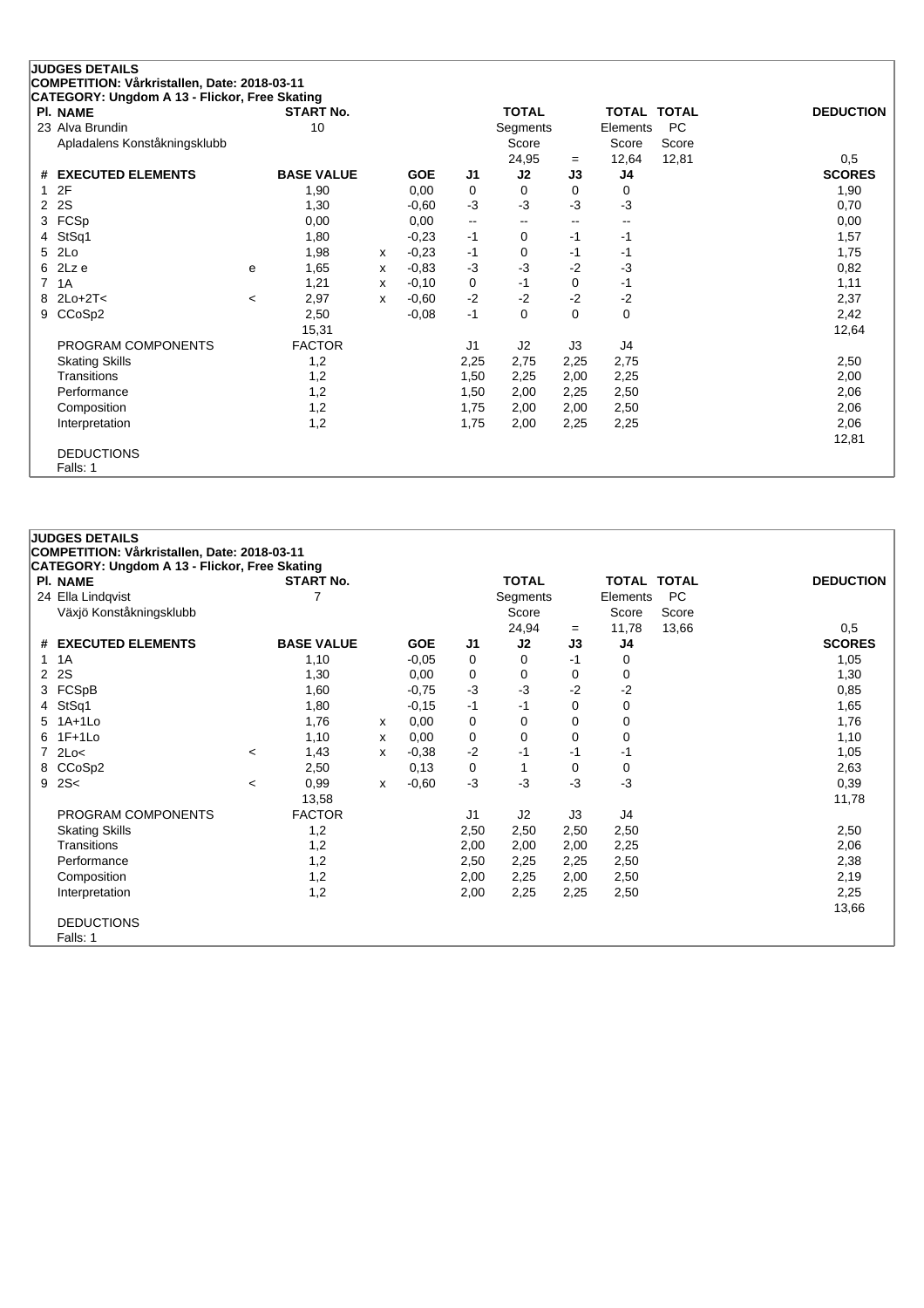|    | <b>JUDGES DETAILS</b>                                            |         |                   |   |            |                |              |          |             |           |                  |
|----|------------------------------------------------------------------|---------|-------------------|---|------------|----------------|--------------|----------|-------------|-----------|------------------|
|    | COMPETITION: Vårkristallen, Date: 2018-03-11                     |         |                   |   |            |                |              |          |             |           |                  |
|    | CATEGORY: Ungdom A 13 - Flickor, Free Skating<br><b>PI. NAME</b> |         | <b>START No.</b>  |   |            |                | <b>TOTAL</b> |          | TOTAL TOTAL |           | <b>DEDUCTION</b> |
|    | 25 Ingrid Nilsson                                                |         | 4                 |   |            |                | Segments     |          | Elements    | <b>PC</b> |                  |
|    | Göteborgs Konståkningsklubb                                      |         |                   |   |            |                | Score        |          | Score       | Score     |                  |
|    |                                                                  |         |                   |   |            |                | 24,81        | $=$      | 11,72       | 13,59     | 0,5              |
| #  | <b>EXECUTED ELEMENTS</b>                                         |         | <b>BASE VALUE</b> |   | <b>GOE</b> | J1             | J2           | J3       | J4          |           | <b>SCORES</b>    |
| 1  | 2Lo<                                                             | $\prec$ | 1,30              |   | $-0.83$    | $-3$           | $-3$         | $-2$     | $-3$        |           | 0,47             |
| 2  | 2F                                                               |         | 1,90              |   | $-0.60$    | $-1$           | $-2$         | $-2$     | $-3$        |           | 1,30             |
| 3  | FSSp2                                                            |         | 2,30              |   | 0,00       | 0              | 0            | 0        | $\mathbf 0$ |           | 2,30             |
| 4  | StSqB                                                            |         | 1,50              |   | $-0.08$    | -1             | 0            | 0        | 0           |           | 1,42             |
| 5. | $1Lz + 2T <$                                                     | $\,<\,$ | 1,65              | x | $-0.60$    | $-3$           | $-3$         | $-3$     | $-3$        |           | 1,05             |
| 6  | 1Lo                                                              |         | 0,55              | x | 0,00       | 0              | 0            | 0        | $\mathbf 0$ |           | 0,55             |
|    | $1F+1Lo$                                                         |         | 1,10              | x | $-0.03$    | $-1$           | 0            | 0        | $\mathbf 0$ |           | 1,07             |
| 8  | 1A                                                               |         | 1,21              | x | 0,00       | 0              | 0            | $\Omega$ | $\mathbf 0$ |           | 1,21             |
| 9  | CCoSp2                                                           |         | 2,50              |   | $-0,15$    | $-1$           | $-1$         | 0        | $\mathbf 0$ |           | 2,35             |
|    |                                                                  |         | 14,01             |   |            |                |              |          |             |           | 11,72            |
|    | PROGRAM COMPONENTS                                               |         | <b>FACTOR</b>     |   |            | J <sub>1</sub> | J2           | J3       | J4          |           |                  |
|    | <b>Skating Skills</b>                                            |         | 1,2               |   |            | 2,25           | 2,25         | 2,50     | 3,00        |           | 2,50             |
|    | Transitions                                                      |         | 1,2               |   |            | 1,75           | 2,00         | 2,25     | 2,50        |           | 2,13             |
|    | Performance                                                      |         | 1,2               |   |            | 2,00           | 2,50         | 2,25     | 2,75        |           | 2,38             |
|    | Composition                                                      |         | 1,2               |   |            | 1,75           | 2,00         | 2,00     | 2,50        |           | 2,06             |
|    | Interpretation                                                   |         | 1,2               |   |            | 1,75           | 2,25         | 2,50     | 2,50        |           | 2,25             |
|    |                                                                  |         |                   |   |            |                |              |          |             |           | 13,59            |
|    | <b>DEDUCTIONS</b>                                                |         |                   |   |            |                |              |          |             |           |                  |
|    | Falls: 1                                                         |         |                   |   |            |                |              |          |             |           |                  |

| <b>JUDGES DETAILS</b> |                                               |    |                   |   |            |                |              |      |             |           |                  |  |
|-----------------------|-----------------------------------------------|----|-------------------|---|------------|----------------|--------------|------|-------------|-----------|------------------|--|
|                       | COMPETITION: Vårkristallen, Date: 2018-03-11  |    |                   |   |            |                |              |      |             |           |                  |  |
|                       | CATEGORY: Ungdom A 13 - Flickor, Free Skating |    |                   |   |            |                |              |      |             |           |                  |  |
|                       | <b>PI. NAME</b>                               |    | <b>START No.</b>  |   |            |                | <b>TOTAL</b> |      | TOTAL TOTAL |           | <b>DEDUCTION</b> |  |
|                       | 26 Hailey Wall                                |    |                   |   |            |                | Segments     |      | Elements    | <b>PC</b> |                  |  |
|                       | Lerums Konståkningsklubb                      |    |                   |   |            |                | Score        |      | Score       | Score     |                  |  |
|                       |                                               |    |                   |   |            |                | 24,53        | $=$  | 11,98       | 12,55     | 0                |  |
| #                     | <b>EXECUTED ELEMENTS</b>                      |    | <b>BASE VALUE</b> |   | <b>GOE</b> | J1             | J2           | J3   | J4          |           | <b>SCORES</b>    |  |
|                       | 2S                                            |    | 1,30              |   | 0,00       | 0              | 0            | 0    | 0           |           | 1,30             |  |
| 2                     | 1F                                            |    | 0,50              |   | 0,10       | $\mathbf{1}$   | 0            | 0    |             |           | 0,60             |  |
|                       | 3 FCSpB                                       |    | 1,60              |   | $-0,08$    | 0              | 0            | $-1$ | 0           |           | 1,52             |  |
| 4                     | StSq1                                         |    | 1,80              |   | $-0.30$    | $-1$           | $-1$         | $-1$ | -1          |           | 1,50             |  |
| 5                     | 1A                                            |    | 1,21              | x | 0,00       | $\mathbf 0$    | $\mathbf 0$  | 0    | 0           |           | 1,21             |  |
| 6.                    | 2Lo<<                                         | << | 0,55              | X | $-0,23$    | $-3$           | $-2$         | $-2$ | $-2$        |           | 0,32             |  |
|                       | CCoSp1                                        |    | 2,00              |   | 0,00       | 0              | 0            | 0    | 0           |           | 2,00             |  |
|                       | 8 2S+1T                                       |    | 1,87              | x | $-0,05$    | 0              | 0            | $-1$ | 0           |           | 1,82             |  |
|                       | 9 1A+1Lo                                      |    | 1,76              | x | $-0,05$    | $\mathbf 0$    | $\mathbf 0$  | $-1$ | 0           |           | 1,71             |  |
|                       |                                               |    | 12,59             |   |            |                |              |      |             |           | 11,98            |  |
|                       | PROGRAM COMPONENTS                            |    | <b>FACTOR</b>     |   |            | J <sub>1</sub> | J2           | J3   | J4          |           |                  |  |
|                       | <b>Skating Skills</b>                         |    | 1,2               |   |            | 2,00           | 2,00         | 2,25 | 2,25        |           | 2,13             |  |
|                       | Transitions                                   |    | 1,2               |   |            | 1,50           | 2,00         | 2,00 | 2,00        |           | 1,88             |  |
|                       | Performance                                   |    | 1,2               |   |            | 2,25           | 2,25         | 2,25 | 2,25        |           | 2,25             |  |
|                       | Composition                                   |    | 1,2               |   |            | 2,00           | 2,25         | 2,00 | 2,25        |           | 2,13             |  |
|                       | Interpretation                                |    | 1,2               |   |            | 2,00           | 2,00         | 2,25 | 2,00        |           | 2,06             |  |
|                       |                                               |    |                   |   |            |                |              |      |             |           | 12,55            |  |
|                       | <b>DEDUCTIONS</b>                             |    |                   |   |            |                |              |      |             |           |                  |  |
|                       |                                               |    |                   |   |            |                |              |      |             |           |                  |  |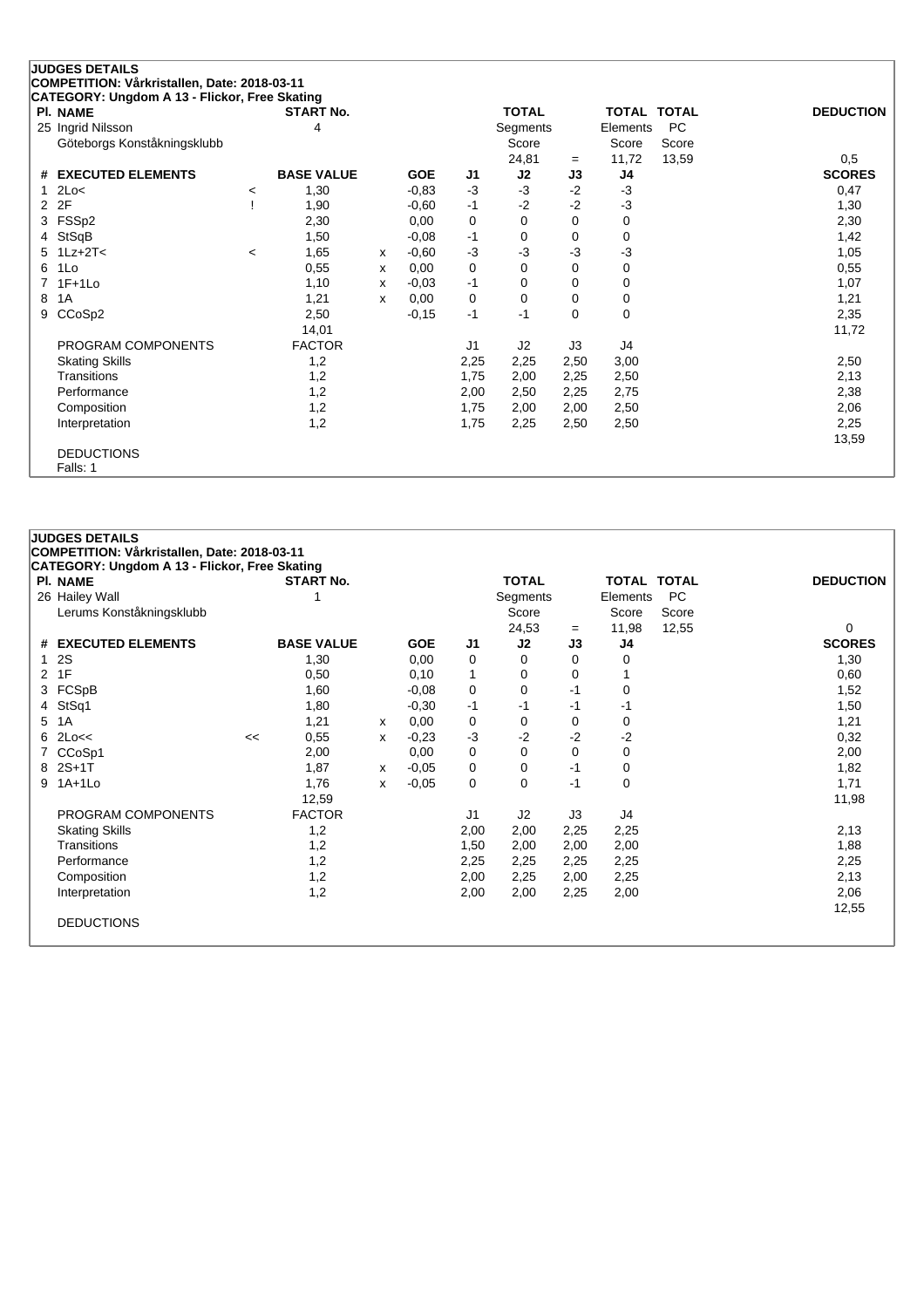| PI. NAME                      |         | <b>START No.</b>  |   |            |                | <b>TOTAL</b> |          | TOTAL TOTAL    |       | <b>DEDUCTION</b> |
|-------------------------------|---------|-------------------|---|------------|----------------|--------------|----------|----------------|-------|------------------|
| 27 Lisa Larsson               |         | 5                 |   |            |                | Segments     |          | Elements       | PC    |                  |
| Lerums Konståkningsklubb      |         |                   |   |            |                | Score        |          | Score          | Score |                  |
|                               |         |                   |   |            |                | 23,04        | $=$      | 11,22          | 12,32 | 0,5              |
| <b>EXECUTED ELEMENTS</b><br># |         | <b>BASE VALUE</b> |   | <b>GOE</b> | J <sub>1</sub> | J2           | J3       | J <sub>4</sub> |       | <b>SCORES</b>    |
| 2S<br>1                       |         | 1,30              |   | $-0,05$    | 0              | 0            | $-1$     | 0              |       | 1,25             |
| $1$ Lo $+2$ Lo $<$<br>2       | $\,<\,$ | 1,80              |   | $-0,90$    | -3             | $-3$         | $-3$     | $-3$           |       | 0,90             |
| FCSp1<br>3                    |         | 1,90              |   | $-0,38$    | $-1$           | $-1$         | $-1$     | $-2$           |       | 1,52             |
| $1$ Lo $+2$ Lo<<<br>4         | <<      | 1,00              |   | $-0,28$    | -3             | $-2$         | $-3$     | $-3$           |       | 0,72             |
| CCoSp2<br>5                   |         | 2,50              |   | 0,00       | 0              | 0            | 0        | 0              |       | 2,50             |
| 2S<<br>6                      | $\,<\,$ | 0,99              | x | $-0.50$    | $-2$           | $-3$         | $-2$     | $-3$           |       | 0,49             |
| 1A<br>7                       |         | 1,21              | x | 0,00       | 0              | 0            | 0        | 0              |       | 1,21             |
| StSq1<br>8                    |         | 1,80              |   | $-0.38$    | $-2$           | $-2$         | 0        | $-1$           |       | 1,42             |
| 1A<br>9                       |         | 1,21              | x | 0,00       | 0              | $\Omega$     | $\Omega$ | 0              |       | 1,21             |
|                               |         | 13,71             |   |            |                |              |          |                |       | 11,22            |
| PROGRAM COMPONENTS            |         | <b>FACTOR</b>     |   |            | J1             | J2           | J3       | J4             |       |                  |
| <b>Skating Skills</b>         |         | 1,2               |   |            | 2,25           | 1,75         | 2,50     | 2,75           |       | 2,31             |
| Transitions                   |         | 1,2               |   |            | 1,75           | 1,25         | 2,25     | 2,25           |       | 1,88             |
| Performance                   |         | 1,2               |   |            | 2,00           | 1,75         | 2,25     | 2,50           |       | 2,13             |
| Composition                   |         | 1,2               |   |            | 2,00           | 1,25         | 2,00     | 2,25           |       | 1,88             |
| Interpretation                |         | 1,2               |   |            | 2,00           | 1,50         | 2,25     | 2,50           |       | 2,06             |
|                               |         |                   |   |            |                |              |          |                |       | 12,32            |

**JUDGES DETAILS COMPETITION: Vårkristallen, Date: 2018-03-11 CATEGORY: Ungdom A 13 - Flickor, Free Skating Pl. NAME START No. TOTAL TOTAL TOTAL DEDUCTION** 28 Vera Sandebäck 2 Segments Elements PC Kalmar Konståkningsklubb Score Score Score Score Score Score Score Score Score Score Score Score Score Score Score Score Score Score Score Score Score Score Score Score Score Score Score Score Score Score Score Score Score 23,02 <sup>=</sup> 10,31 12,71 0 **# EXECUTED ELEMENTS BASE VALUE GOE J1 J2 J3 J4 SCORES** 1 1F 0,50 0,03 0 0 -1 1 0,53 2 2S<< << 0,40 -0,28 -3 -3 -2 -3 0,12 3 FCSp1 1,90 -0,15 -1 -1 0 0 1,75 4 StSq1 1,80 -0,15 -1 -1 0 1,65 5 1A 1,21 <sup>x</sup> -0,20 -1 -1 -1 -1 1,01 6 2S<<+1T << 0,88 <sup>x</sup> -0,28 -3 -3 -2 -3 0,60 7 1Lo 0,55 <sup>x</sup> 0,00 0 0 0 0 0,55 8 1F+1Lo 1,10 <sup>x</sup> 0,00 0 0 0 0 1,10 9 CCoSp3 3,00 0,00 0 0 0 0 3,00 11,34 10,31 PROGRAM COMPONENTS FACTOR J1 J2 J3 J4 Skating Skills 1,2 2,00 1,75 2,50 2,25 2,13 Transitions 1,2 1,75 1,50 2,00 2,25 1,88 Performance 1,2 1,75 2,00 2,25 2,75 2,19 Composition 1,2 1,75 1,75 2,00 2,50 2,00 Interpretation 1,2 2,00 2,25 2,50 2,75 2,38 12,71 DEDUCTIONS